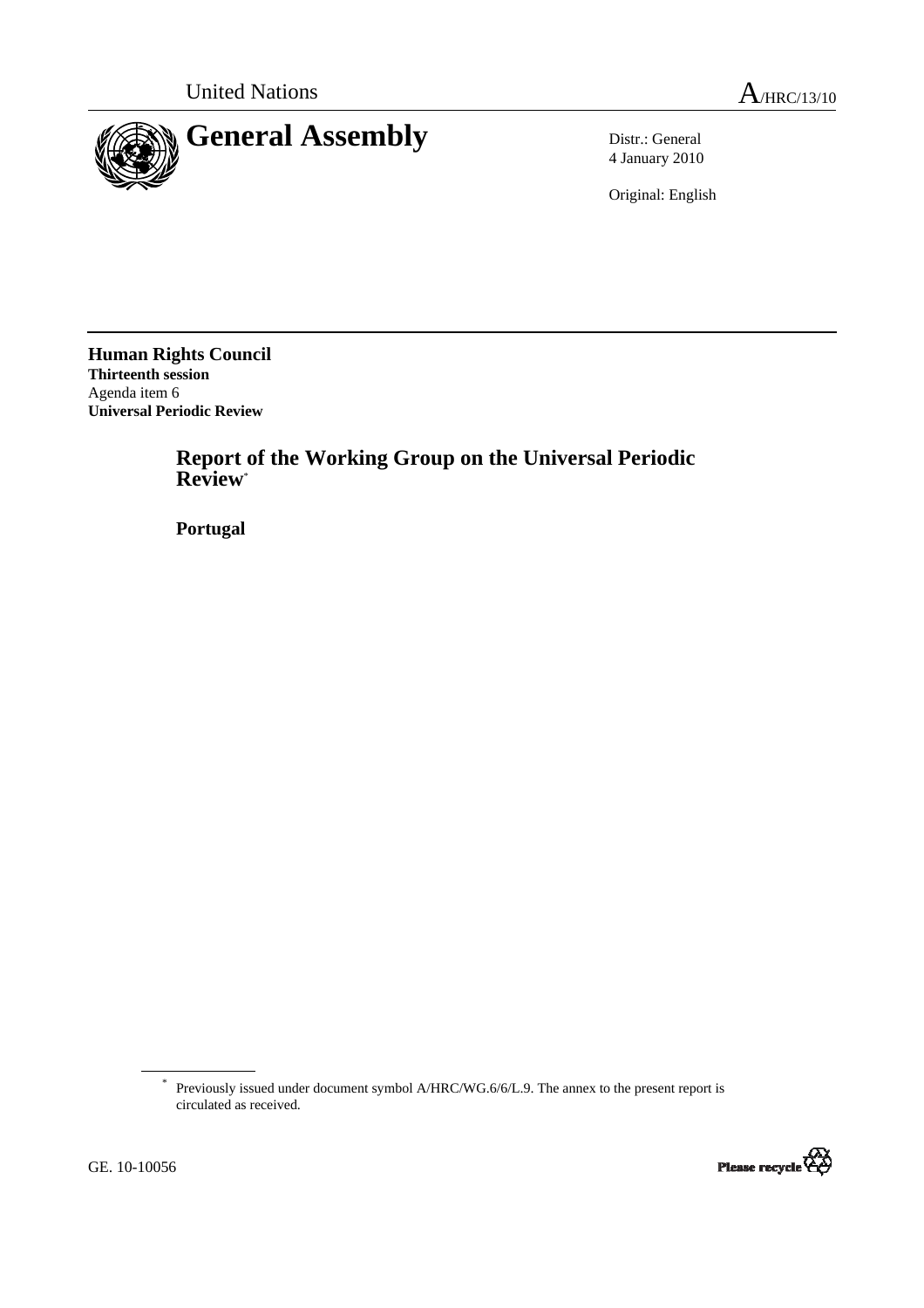### **A/HRC/13/10**

# Contents

|       |    |    | Paragraphs  | Page |
|-------|----|----|-------------|------|
|       |    |    | $1 - 4$     | 3    |
|       |    |    | $5 - 100$   | 3    |
|       |    | A. | $5 - 24$    | 3    |
|       |    | В. | $25 - 100$  | 6    |
|       | П. |    | $101 - 105$ | 15   |
| Annex |    |    |             |      |
|       |    |    |             |      |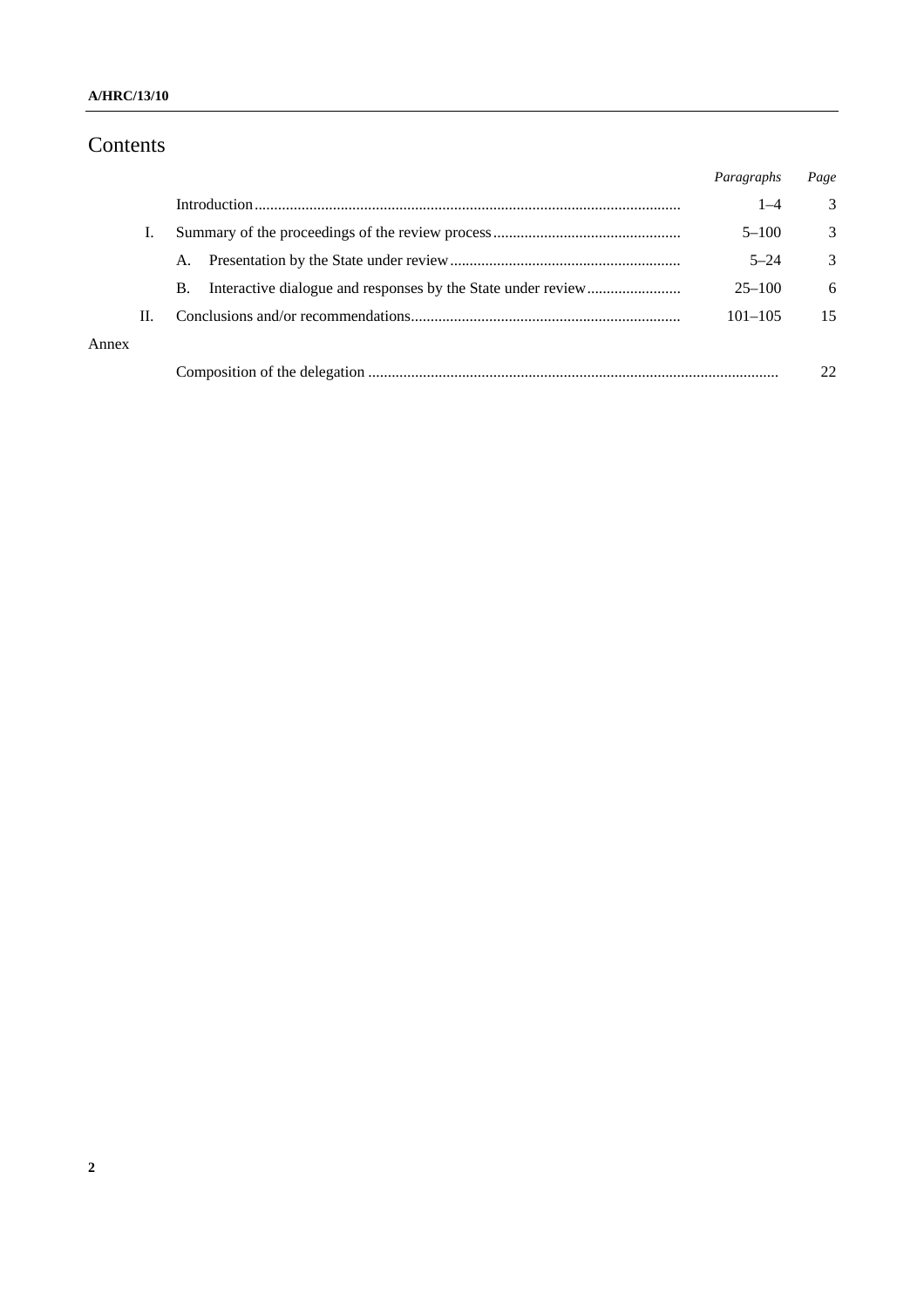# **Introduction**

1. The Working Group on the Universal Periodic Review, established in accordance with Human Rights Council resolution 5/1 of 18 June 2007, held its sixth session from 30 November to 11 December 2009. The review of Portugal was held at the 9th meeting, on 4 December 2009. The delegation of Portugal was headed by H.E. Mr. Pedro Lourtie, Secretary of State for European Affairs and H.E., Mr. José Conde Rodrigues, Secretary of State for Internal Affairs. At its 13th meeting, held on 8 December 2009, the Working Group adopted the present report on Portugal.

2. On 7 September 2009, the Human Rights Council selected the following group of rapporteurs (troika) to facilitate the review of Portugal: Belgium, Hungary and Qatar.

3. In accordance with paragraph 15 of the annex to resolution 5/1, the following documents were issued for the review of Portugal:

 (a) A national report submitted/written presentation made in accordance with paragraph 15 (a) (A/HRC/WG.6/6/ PRT/1 and Corr.1);

A compilation prepared by the Office of the High Commissioner for Human Rights (OHCHR) in accordance with paragraph 15 (b) (A/HRC/WG.6/6/ PRT/2);

 (c) A summary prepared by OHCHR in accordance with paragraph 15 (c) (A/HRC/WG.6/6/PRT/3).

4. A list of questions prepared in advance by Argentina, the Czech Republic, the Netherlands, Sweden and the United Kingdom of Great Britain and Northern Ireland was transmitted to Portugal through the troika. These questions are available on the extranet of the Working Group.

# **I. Summary of the proceedings of the review process**

#### **A. Presentation by the State under review**

5. The Portuguese delegation noted that the preparation of the review had been a good challenge, which had brought many opportunities for improvement in its human rights situation.

6. Portugal informed that the Government was considering a proposal to create a National Human Rights Commission. This would be a government body that would coordinate the inter-ministerial work in the field of human rights. It would significantly improve its ability to participate in exercises such as the universal periodic review, the presentation of national reports to treaty bodies, and, first and foremost, would bring clear added value to the concrete implementation of human rights. It was hoped that Portugal could formally announce its creation in March 2010 at Council.

7. Portugal further noted that this Commission would be different in nature from its national human rights institution, the Ombudsman *(Provedor de Justiça)*, which fulfils the criteria of the Paris Principles and was accredited with "A" status since 1999.

8. Portugal noted the appointment of a Secretary of State for Equality, who will have within her priorities the fourth National Plan for Equality and Against Domestic Violence and the second National Plan against Trafficking in Human Beings. She will promote women's entrepreneurship in the context of fighting the global economic and financial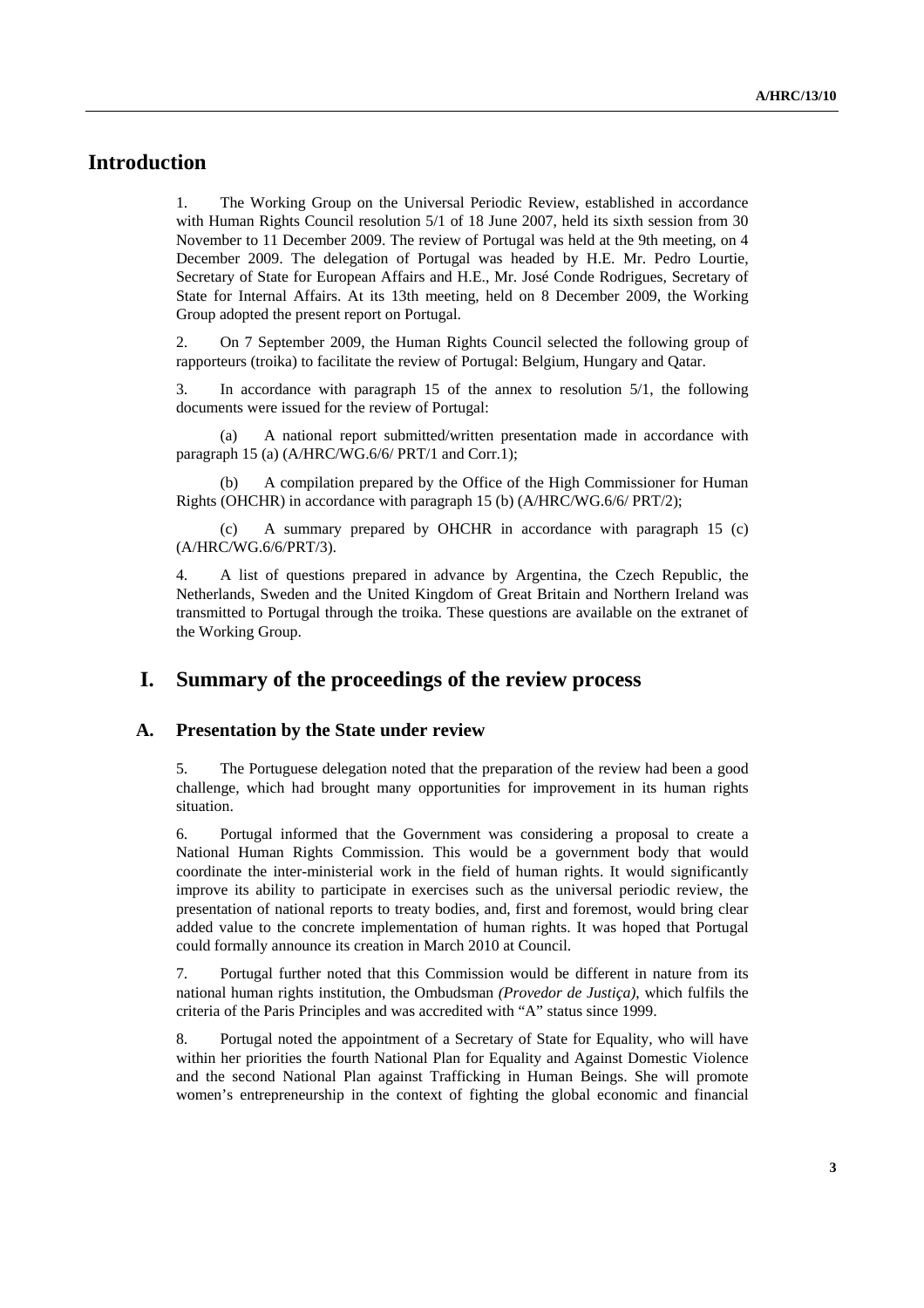crisis. The Government will propose to Parliament the adoption of an Equality Act and a new legislation to allow same sex marriages.

9. Portugal was recognized by the United Nations in the context of the 2009 Human Development Report, as the highest ranked country in the world regarding the provision of support services and access to rights by immigrants. Portugal considered this as a tribute not only to the efforts of its public administration but also to the efforts of civil society, private companies, non-governmental organizations, and immigrants themselves with whom Portugal had been able to work in true partnership to achieve this result.

10. Portugal had deposited the instruments of ratification of the Convention on the Rights of Persons with Disabilities and its Optional Protocol. Portugal had also signed the Optional Protocol to the International Covenant on Economic, Social and Cultural Rights. Portugal reaffirmed its deep commitment to this new human rights instrument.

11. Portugal informed that since the 2007 amendment of the Criminal Code, domestic violence had became a specific crime, punishable with 1 to 5 years of imprisonment. The prohibition of corporal punishment of children was explicitly confirmed. Two laws setting the priorities and orientations of criminal policy for the period 2007–2009 and 2009–2011 had both placed domestic violence among the priorities of criminal investigation and prevention.

12. This legal framework was completed past September with the enactment of a Law on compensation to victims of violent crimes and domestic violence and of a separate Law on the legal regime applicable to the prevention of domestic violence and to the protection and assistance to its victims, both of which were intended to prevent and repress domestic violence behaviour as well as to support and promote the autonomy and empowerment of the victims.

13. Further, other measures to fight this problem have been included in the third National Plan against Domestic Violence (2007–2010), of which more than 60 per cent had already been implemented. Special emphasis had been placed in the training of agents more directly involved with the protection and assistance of domestic violence victims, including judges and police agents.

14. Regarding the use of force by security, judicial and prison officers, including training and accountability in case of excessive use of force or other violations of human rights, Portugal informed that all officers received specific training in human rights throughout their careers. Police forces were subject to the law and to the strict respect of human rights as established in the Constitution. Accordingly, any violation of human rights would give rise to criminal liability. Police officers were also subject to their disciplinary status. All allegations of ill-treatment by any of the officers were investigated and those found responsible were punished.

15. Portugal informed that the prison system, as a whole, was not in an overcrowding situation. The current rate of occupation was 92.6 per cent. However, isolated situations of overcrowding existed, namely in the Autonomous Region of Azores. The building of two new prisons was planned to address this. The protection of the rights of children of prisoners was ensured in accordance with the principle of the best interest of the child which, in the Portuguese legislation, governs all measures and actions affecting children. Measures to provide education, training and work to prisoners have been widened in the last years with good results. In 2008 35 per cent of the prisoners attended educational programmes.

16. Portugal informed that the 2007 amendments to the Criminal Code and Criminal Procedure Code aimed to reinforce the rights and guarantees of citizens and did not in any way collide with human rights. The preventive arrest time limits were reduced, to safeguard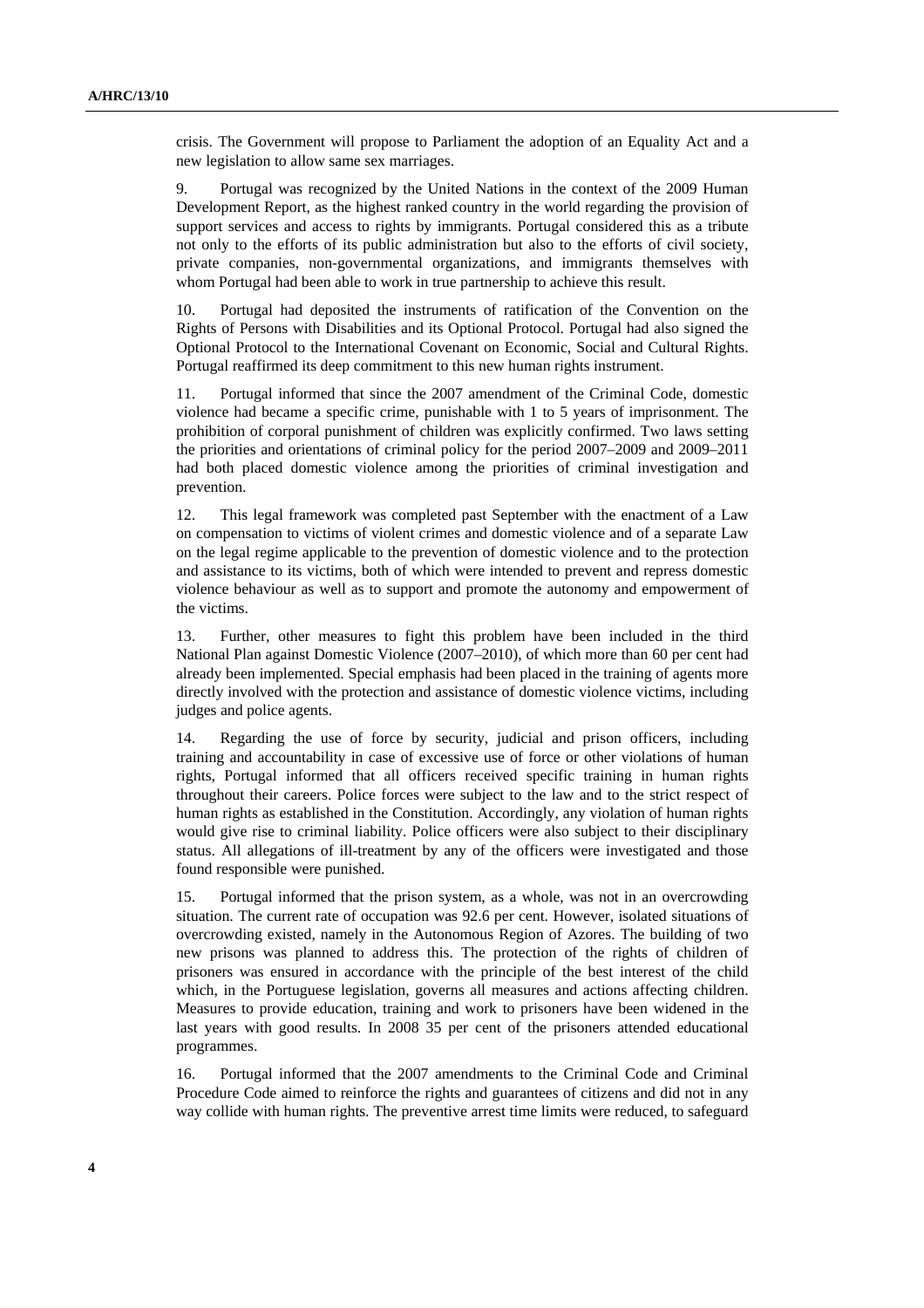that no one was deprived from liberty for periods longer than the ones strictly needed for investigation or conclusion of procedures. The possibility of coercive measures alternative to preventive arrest was expanded. As for judicial secrecy, the reform aimed at reducing its scope. In what concerns possible future changes, an independent authority – the Permanent Observatory of Portuguese Justice – had monitored the amendments and its impact and a commission created by the Ministry of Justice would evaluate if further changes were needed.

17. Portugal emphasized that procedural rights were granted to all detainees within the judicial system: The defendant has, in every stage of the procedure, the right to be assisted by a lawyer. The detainee has the right to contact his lawyer immediately after detention and to communicate with him, orally or in written form, at any time during day or night. The right to the appointment of an interpreter is established in the Criminal Procedure Code.

18. Portugal recognized that a gender pay gap still persisted in the private sector. However, statistics indicated a positive trend, from 2004 to 2007, being presently 18.8 per cent. The Commission for Equality in Labour and Employment had only received 3 complaints related to gender pay gap in the period between 2006 and 2009.

19. The new Labour Code enacted in 2009 established that women were entitled to receive equal pay for equal work or work of equal value and reinforced this rule through specific regulations on the question of gender-based equality and non-discrimination.

20. Portugal underscored that Portuguese law provided for sufficient and adequate protection of the principle of *non-refoulement*. The system was in full compliance with the international obligation to ensure protection from torture as set out in article 7 of the International Covenant on Civil and Political Rights.

21. Portugal noted the creation of an Observatory for Trafficking in Human Beings, which produces, collects, analyses and disseminates data about trafficking and other forms of gender-based violence; the implementation of an articulated model of signalization, identification and integration of victims of trafficking, which involves all police forces and relevant non-governmental organizations; the creation of temporary shelter specific for victims of trafficking, run by an NGO with government funding; and that the National Plan's implementation was being monitored by an independent entity who shall conduct its impact assessment. As of October 2009, there had been 231 signalled cases of trafficking, 41 confirmed cases, and 16 persons are now in support and protection centres.

22. Portugal signed the Optional Protocol to the Convention against Torture and Other Cruel, Inhuman or Degrading Treatment or Punishment in 2006. Portugal expressed wish to ratify it once the independent national preventive mechanism to examine the treatment of people in detention is in place.

23. Portugal informed that its Plan of Action for the Integration of Persons with Disabilities promoted a policy of inclusion of students with permanent special educational needs in the regular educational system. Following the adoption of this Plan, legislation was approved in 2008, providing for, inter alia, the development and implementation of Individual Transition Plans, promoting the transition to post-school life and, when possible, to the labour market.

24. Portugal stated that the universal periodic review had set the stage for the most indepth and comprehensive analysis of the national human rights situation. The need for stronger and sustained inter-ministerial coordination was a challenge that had come to the fore.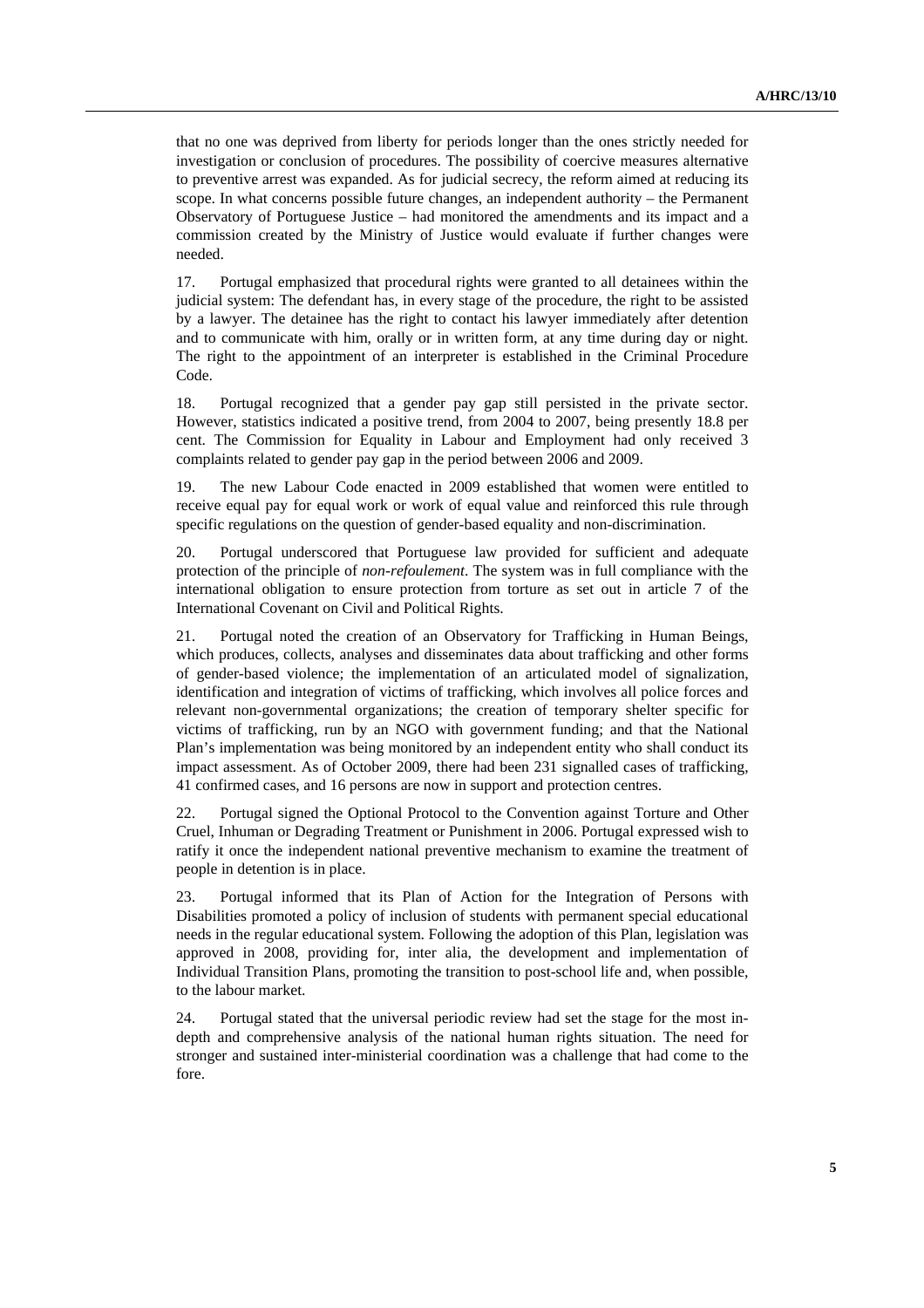### **B. Interactive dialogue and responses by the State under review**

25. During the interactive dialogue, statements were made by 47 delegations. A number of delegations commended on Portugal's commitment to the promotion and protection of human rights, particularly economic, social and cultural rights. They also appreciated the substantive and comprehensive national report, detailed presentation and the responses to advance questions. Tribute was also paid to Portugal's international leadership in the advancement of social, economic and cultural rights, particularly its key role in the negotiations that led to the adoption of the Optional Protocol to the International Covenant on Economic, Social and Cultural Rights. Further, Portugal was commended for its comprehensive approach in combating the negative impacts of the current economic and financial crises on all human rights. Recommendations made during the interactive dialogue are listed in Chapter II of the present report.

26. Belarus commended on efforts to promote the integration of migrants, to support cultural diversity and stimulate intercultural dialogue. Belarus noted the 2008 law on asylum, which expanded the rights and protected the interest of asylum seekers. It noted important efforts being carried out to combat trafficking in persons, to prevent violence in the family, and to ensure gender equality. Belarus made a recommendation.

27. China commended on efforts in promoting gender equality and combating domestic violence, racial discrimination and human trafficking. China enquired about measures envisaged to address drop-out rates among girls and children in middle schools, as well as measures taken to protect the economic, social and cultural rights of minorities, especially the Roma. China made a recommendation.

28. Brazil recognized efforts regarding non-discrimination and integration of immigrants particularly legal provisions for all children, regardless of the irregular situation of his/her parents, to have access to education. Brazil expressed concern about allegations regarding police misconduct towards ethnic minorities or persons of non-Portuguese origin. Brazil asked whether Portugal was considering recommendations of the Committee on the Elimination of Racial Discrimination to introduce a provision in the criminal law that committing an offense with racist motivation or aim shall constitute an aggravating circumstance. Brazil made recommendations.

29. Finland requested maintaining the mechanism set up to prepare the national report after the review. They enquired about the targeted measures taken in implementing the recommendations of the human rights mechanisms on the rights of the Roma minority in areas such as housing, education and access to employment and how this minority was involved in this process. On violence against women and domestic violence, Finland asked about concrete measures taken to ensure the effectiveness of law and targeted special programmes put in place in connection with the implementation. Finland made a recommendation.

30. Canada welcomed improvements made regarding the rights of children with disabilities and their integration into mainstream education. Canada noted reports of illtreatment of detainees and in some cases excessive use of force by the police. Canada appreciated the Government's recognition that domestic violence remained a problem, and that it had implemented the National Plan against Domestic Violence of 2007–2010. Canada made recommendations.

31. The Philippines recognized that the Government had established national institutions, requesting information about the High Commission for Immigration and Intercultural Dialogue, and on how it promoted intercultural dialogue at the local level and its role in promoting the rights of migrants. Philippines noted the challenges regarding the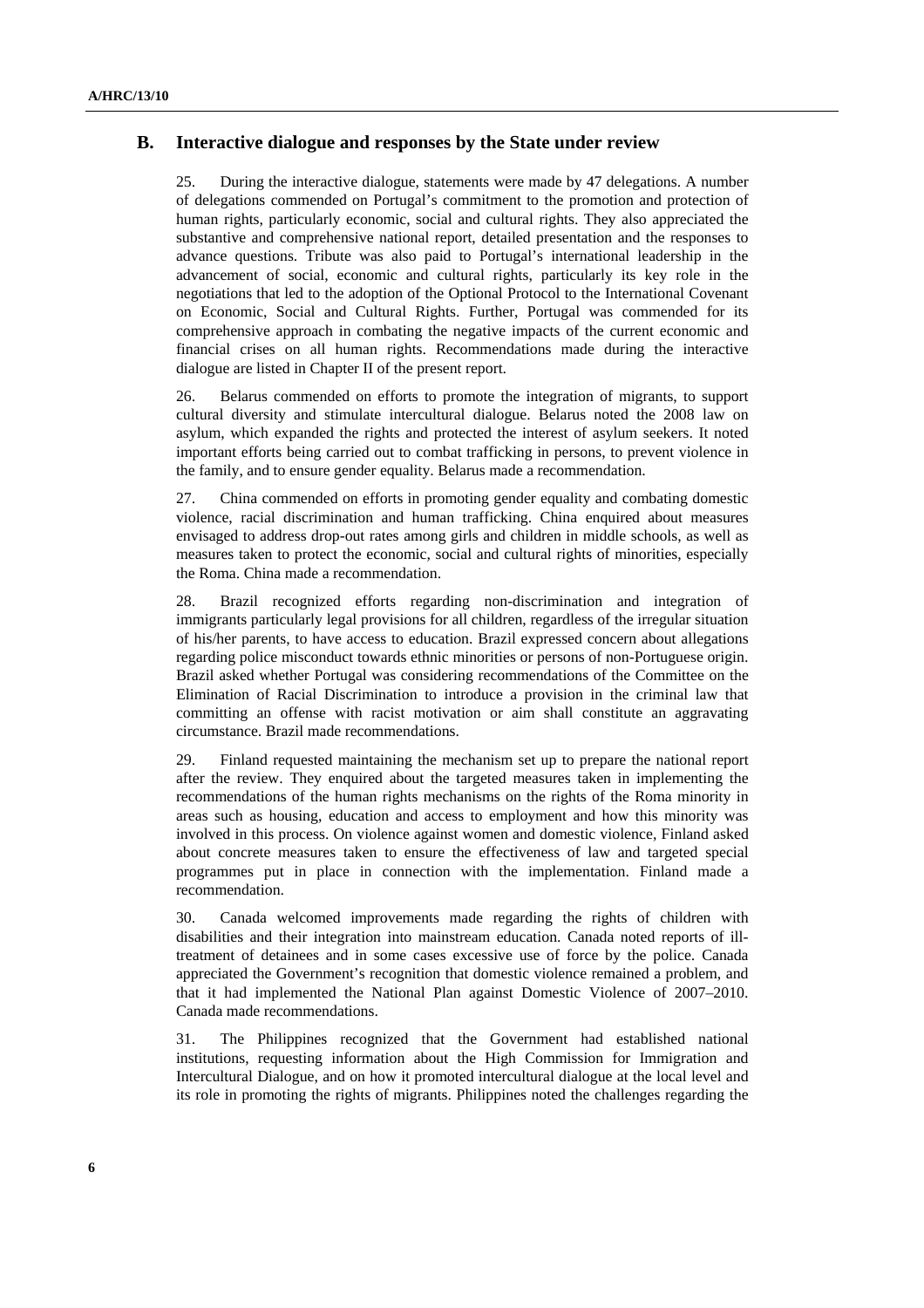persistence of domestic violence and the challenge of the identification of victims of human trafficking. Philippines made recommendations.

32. While commending on efforts to build a culture of tolerance and to eliminate all forms of discrimination, Cuba noted that the problem persisted, particularly affecting women, migrants and minorities such as the Roma. Cuba asked about additional measures to be taken to remedy this situation. Cuba expressed concern about the *de facto* discrimination against children and families living in poverty in the rural and urban less developed areas. Cuba noted the alarming number of street children and their vulnerability to the worst forms of child labour. Cuba made recommendations.

33. Azerbaijan commended Portugal's role in the establishment of the mandate of the Special Rapporteur on the right to education and its commitment to cooperating with the Special Procedures. Azerbaijan noted efforts to address the issue of domestic violence and to implement the United Nations resolution 1325 and legislative amendments to promote gender equality and the advancement of women. Azerbaijan enquired about measures being implemented by the Commission for Citizenship and Gender Equality to effectively address discrimination against women, and gender equality. Azerbaijan made a recommendation.

34. Germany appreciated information on measures being undertaken to address the problem of domestic violence. Germany requested further information on efforts to address the problem of street children.

35. Egypt noted the role played by the Office of the Ombudsman and Portugal's commitment to establish a national human rights institution. Egypt noted the national plans in the areas of promoting gender equality, the elimination of child labour, achieving equality and non-discrimination and the integration of immigrants in Portuguese society. Egypt requested more information on the steps taken or to be taken to implement these plans. Egypt recognized the plan for the integration of immigrants, including equal access to employment, health care and education, and the steps taken in the fight against racism, xenophobia and racial discrimination, requesting more information on the Portuguese experience in this regard. Egypt made recommendations.

36. Malaysia commended Portugal's strong institutional framework for the promotion and protection of human rights. Malaysia welcomed national policies that combine fostering economic competitiveness with enhancing social justice and cohesion. Malaysia noted that certain segments of society, namely poor children and families and Roma women were at risk of being socially and economically excluded, requesting further information on measures to address this situation. Malaysia made recommendations.

37. The Netherlands welcomed progress made regarding the integration of immigrants and measures to prevent non-discrimination and equality. While noting steps taken to address the situation of the Roma, the Netherlands expressed concern concerning issues such as housing, education, employment and health. It expressed interest about lessons learned and results of the 2007–2010 National Plan against Trafficking in Human Beings. It noted reports of concerns about the situation of street children. The Netherlands made recommendations.

38. Algeria noted efforts to guarantee the fulfilment of women's rights. Algeria asked about the difficulties faced in the implementation of budgetary policies aimed at promoting gender equality in the context of the global economic crisis. Algeria was encouraged by Portugal's immigration policies. Algeria welcomed the Government's commitment to improving national mechanisms to monitor the implementation of its international obligations. Algeria made recommendations.

39. India noted the Constitutional framework regarding human rights, especially the policies and programmes aimed at social protection reforms. India also noted efforts at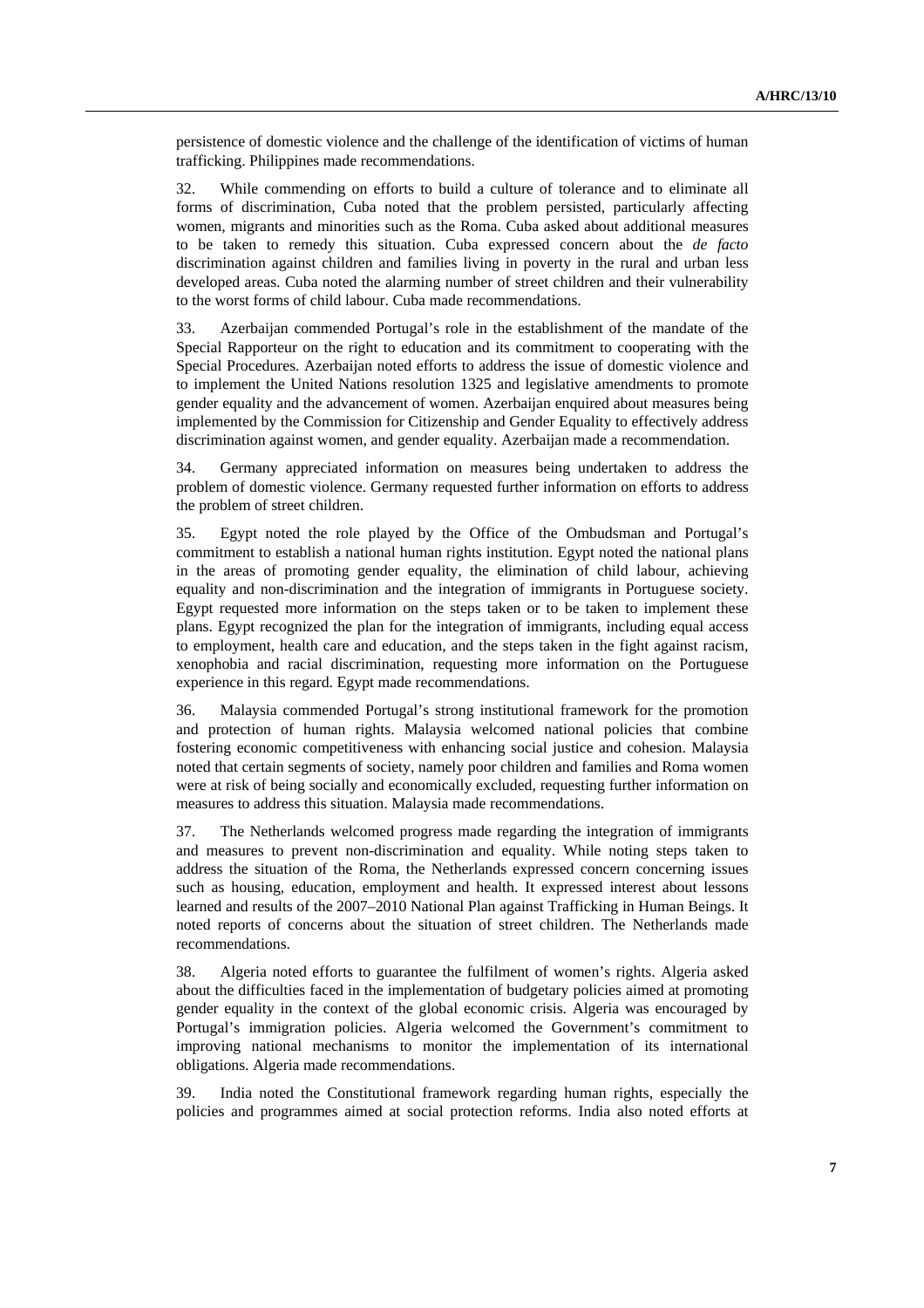strengthening gender equality policies and reforming the Criminal and Criminal Procedure Codes. India requested information about Portugal's experience with the Parity Law, and about the scope and functioning of the Observatory of Trafficking in Human Beings. India made recommendations.

40. Turkey noted the establishment and recent election of the Ombudsman. It requested information on the National Human Rights Plan and the new national institution to be established to monitor the implementation of human rights obligations, including how this new national institution will differentiate from the functions of the Ombudsman, and what affiliation this will have with it.

41. The Islamic Republic of Iran raised concerns about racism and racial discrimination against immigrants and ethnic minorities, poor conditions in prisons and detention centres, and human trafficking, asking about the concrete measures taken to effectively address these issues. It noted concerns regarding the lack of a national human rights plan and of a comprehensive national strategy for the implementation of the Convention on the Rights of the Child (CRC). It made recommendations.

42. Mexico commended on strengthening the budget to promote gender equality and decreasing the number of imprisoned persons during the last year. Mexico welcomed the measures adopted to avoid the deportation of foreigners to countries where they might be in danger. Mexico welcomed that victims of trafficking are entitled to residency permits. Mexico appreciated the information provided on the progress made regarding rights of persons with disabilities, asking about measures to elaborate on a comprehensive strategy in this regard. Mexico made recommendations.

43. Slovenia welcomed Portugal's promotion of gender equality in society. Slovenia requested elaborating on the concrete results of the third plan against domestic violence and the first plan against trafficking in human beings and sharing good practices. Slovenia noted the concern expressed by the Committee on the Elimination of Discrimination against Women on the numerous cases of violence against women and its call for the implementation of legislation thereon. Slovenia enquired about access to complaints mechanisms for victims and about the resources to ensure that a sufficient number of safe crisis centres and shelters are available for women victims of violence. Slovenia noted the lack of a comprehensive national strategy to implement CRC. Slovenia made recommendations.

44. Italy noted that domestic violence was still a matter of concern, asking about the authorities' plans to address this issue. Italy commended on the progress made towards solving prison overcrowding and facilitating the reintegration of former detainees. Italy expressed concern about reported cases of excessive use of force by prison staff and law enforcement officers in general. Italy welcomed the legislative framework to combat trafficking in persons, albeit limited implementation. Italy made recommendations.

45. Belgium noted the various national strategies to improve human rights protection, including the Plan for Integration of Immigrants, and the establishment of the High Commission for Immigration and Intercultural Dialogue and the National Plan against Trafficking in Human Beings. Belgium noted the discrimination and police violence against the Roma, asking about planned measures for the effective integration of the Roma into society, and to re-establish the trust of the Roma community with the law enforcement and judicial authorities. Belgium made recommendations.

46. Pakistan appreciated that the consultation process for the preparation of the national report would continue in the follow-up phase. Pakistan noted the institutions and mechanisms under the judicial, legislative and executive branches of the Government to promote and protect human rights. Pakistan enquired whether the Observatory Trafficking in Human Beings was serving the intended objectives. Pakistan asked why Portugal had not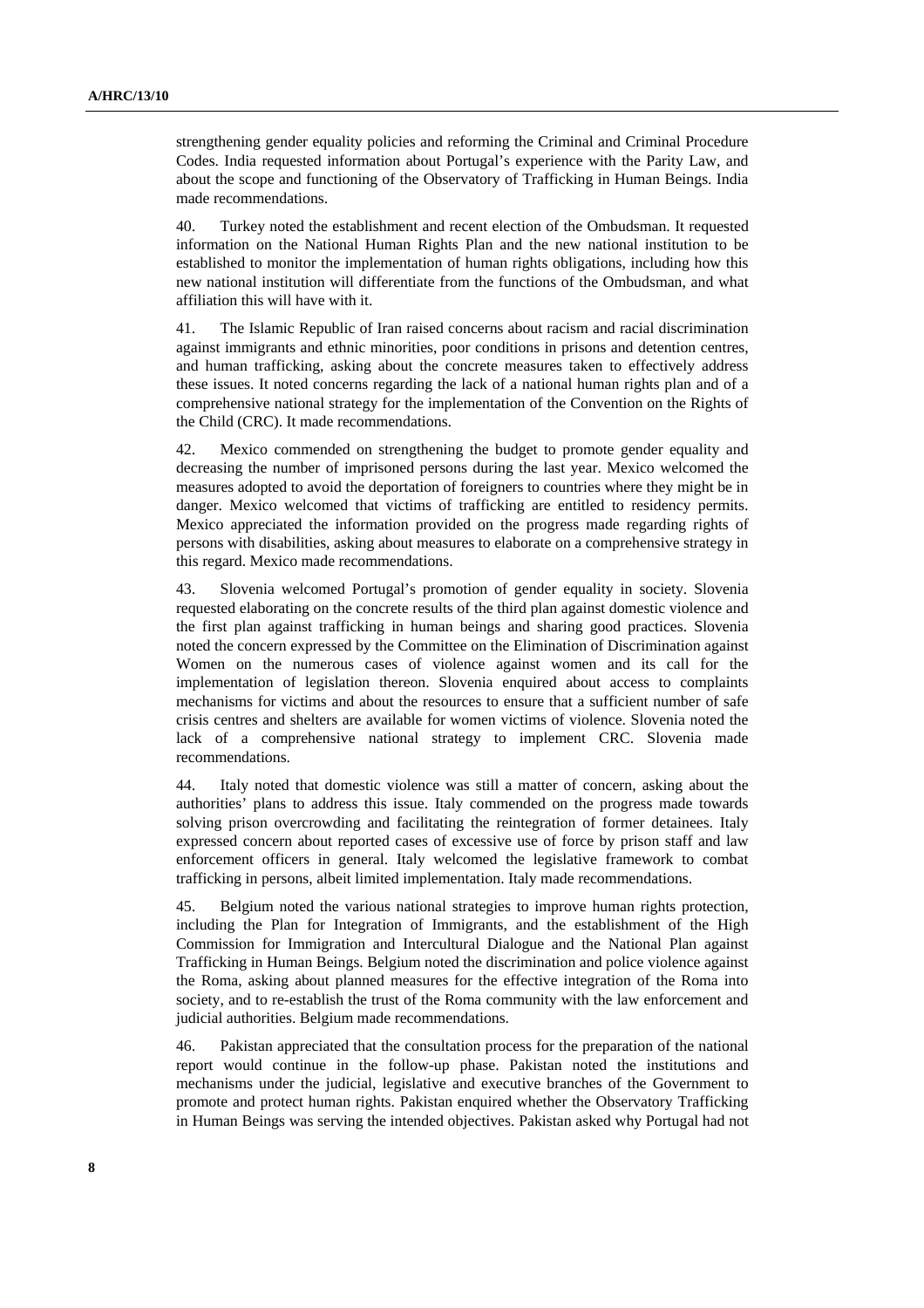signed the Convention on the Rights of Migrant Workers. Referring to a 2007 recommendation of the Committee against Torture that Portugal provide information on measures to relinquish the use of electric "TaserX26" weapons, Pakistan requested information on the follow-up to this recommendation.

47. Regarding cases of violence against ethnic minorities, the Czech Republic asked about existing complaint mechanisms for victims or their families. It appreciated Portugal's detailed explanation on the *non-refoulement* principle. It made recommendations.

48. Chile valued the important progress made regarding the protection of the rights of women and children, highlighting the third National Plan for Equality Citizenship and Gender, the third Plan against Domestic Violence, the Initiative for Infant Care and Adolescence, and the first National Plan against Human Trafficking. Chile welcomed the legislation to prohibit corporal punishment of children. Chile made recommendations.

49. The Libyan Arab Jamahiriya noted that the task of the High Commission for Immigration and Intercultural Dialogue was important key to fighting discrimination. It stated that States must ensure a society where all the cultures and diversity are priority. It welcomed measures taken for gender equality and the protection of children and young people, urging continued efforts in this regard. It made recommendations.

50. France welcomed the decline in domestic violence cases, despite it being a matter of concern, and asked about measures adopted to remedy the situation. France welcomed the 2007 signature of the International Convention for the Protection of All Persons from Enforced Disappearance (CED), asking when Portugal would ratify it. France made recommendations.

51. Spain welcomed Portugal's decision to ratify CED. Spain invited Portugal to continue raising awareness about all forms of domestic violence against women and children. Spain enquired about the work of the Observatory of Trafficking of Persons and about measures in place to report cases of violence against children. Noting that Portugal had been at the forefront of linking human rights and poverty, Spain enquired about measures undertaken in this area. Spain made recommendations.

52. In its response, Portugal noted the 2009 report of the Organization for Economic Cooperation and Development confirming the enrolment of more students in school and improvements in education outcomes in 2006–2007. Portugal adopted significant measures to support families in the education of their children, including the extension of the compulsory schooling to ages from 5–18 along with reinforcing the public pre-school network and developing the upper-secondary vocational path.

53. Portugal informed that the High Commission for Integration and Intercultural Dialogue was a public institute established in 2007. Its mission was to promote immigrant integration and to combat all forms of discrimination based on race, colour, nationality, ethnic origin or religion through dialogue and integration process. Regarding the promotion of intercultural dialogue at the local level, attention was drawn that the national support immigrant centres and the local support immigrant offices provide information and support free of charge in an integrated way to immigrants.

54. Portugal highlighted that the phenomenon of children living on the streets had been gradually losing its expression. A non-governmental organization with public funding had specialized in providing assistance to street children focusing its activities on disadvantaged neighbourhoods. In 2008 it identified 17 children living in poverty, 10 engaged in child prostitution and supported 34 children on the run.

55. Portugal noted that there was a considerable investment in the human and financial resources for the Commission for Immigration and Gender Equality and for the promotion of gender equality.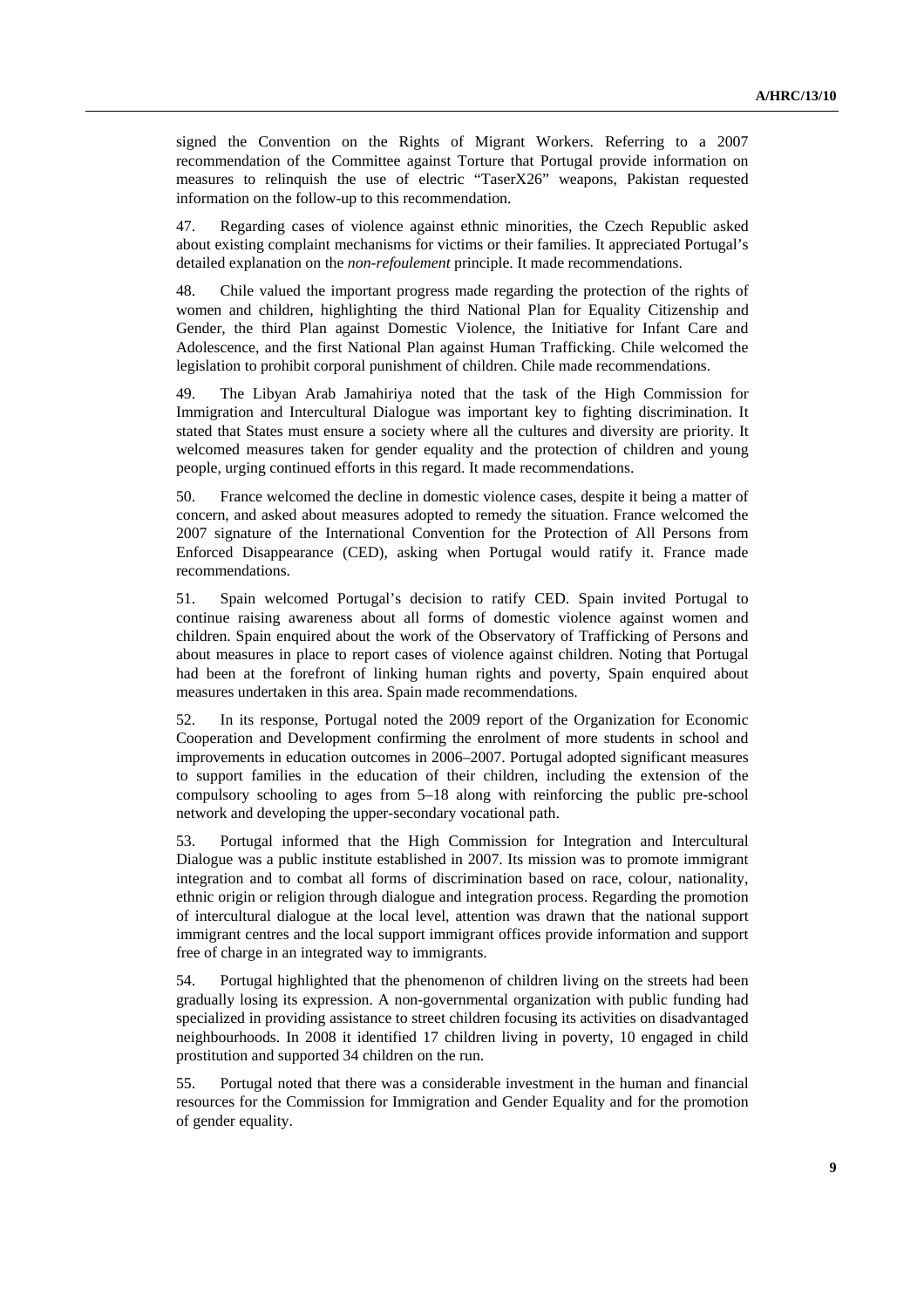56. Portugal noted that the Parity Law adopted in 2006 established states that any list of three or more candidates for Parliament, the European Parliament and for local authorities must ensure minimum participation of 33 per cent of each sex. The law has been fully applied for the first time to the local, national and the European elections that took place this year and produced effects in increasing the number of women elected. The Commission for Immigration and Gender Equality will launch a study to assess the degree of the implementation of law in order for the Parliament to evaluate the impact of this law in 2011.

57. Portugal had set up an action plan for immigrant integration for 2007–2009 with a holistic approach based on the participation of 13 different ministries. The plan was publicly discussed and civil society, including immigrants associations, was highly mobilized. One of the priority areas of this plan was on employment and professional training particularly the integration challenge.

58. Portugal noted that the Roma had access to important set of general programmes and measures aimed at individuals and groups living in situations of poverty and exclusion. These included the Integration Social Income, housing programmes, measures for social protection and school social action. Additional measures specially aimed at the integration of the Roma communities included a pilot project encompassing the creation of 15 Roma municipal mediators so that they could establish close relations with local services and organizations and local Roma communities.

59. Although the budget for the national mechanism for gender equality had been slightly reduced, the budgets for financing the initiatives of civil society, including nongovernmental organizations working for gender equality and building citizenship and nondiscrimination based on the grounds of sex were strongly increased for 2007–2013 (83 million Euros)

60. Portugal stated that protection of the rights of migrant workers was fundamental and such rights were already protected in the legal system. The fact that Portugal did not ratify the International Convention on the Protection of the Rights of All Migrant Workers and Members of Their Families did not hamper in any way the rights of migrants in need of protection as most of the rights were already covered by other international covenants and the European Convention of Human Rights that Portugal is a party to. Portugal emphasized that Portuguese law guaranteed the basic human rights of all migrant workers and the members of their families regardless of their status such as access to health, services and education.

61. Portugal noted that the resolution by the Parliament reinforced the national strategy for social protection and social inclusion for 2008–2010 by acknowledging the need for permanent monitoring of poverty in Portugal and for defining the poverty thresholds.

62. Portugal noted that racial discrimination was a crime and that racial hostility was also an aggravating circumstance for certain crimes and could also be taken into account in the determination of the measures of penalty.

63. Referring to the programme of action to eliminate female genital mutilation, the Russian Federation asked about the seriousness of the problem. It asked why most of Portugal's periodic reports to treaty bodies were late and why Portugal had only replied to 4 out of 15 questionnaires sent by the Special Procedures. It noted the persistence of human trafficking, despite significant efforts to prevent it. It made a recommendation.

64. Austria welcomed legislative initiatives to overcome discrimination against women, and asked about the implementation of the action plan against domestic violence 2007– 2010. While welcoming recent reforms in the field of criminal law, Austria expressed concern on reports of ill-treatment of prisoners by security guards, enquiring about the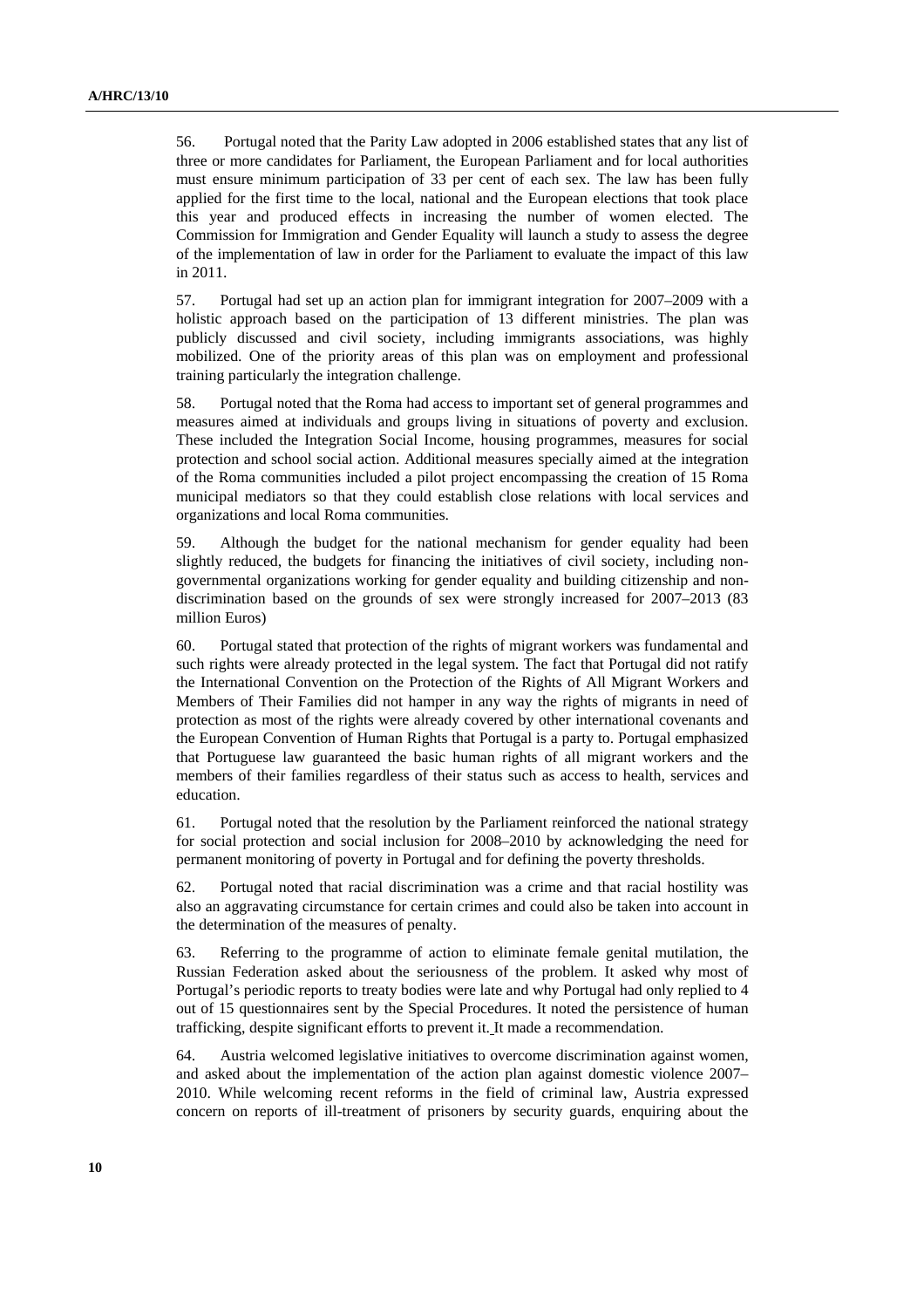follow-up to the recommendations of the European Committee for the Prevention of Torture and Inhuman or Degrading Treatment or Punishment in this regard. Austria made recommendations.

65. Bosnia and Herzegovina commended on consultations made during the preparatory process, especially with civil society. It noted challenges faced by the Portuguese penitentiary system, asking whether investigations of cases of abuses and ill-treatment of prisoners had been carried out and those responsible for the abuses had been brought to justice. Concerning the racist aspects of some offences and the insufficient attention of the police and prosecutors, it asked whether Portugal considered the possibility to work on the training and capacity-building of judges, prosecutors and police staff on human rights and whether Portugal was taking appropriate steps to raise public awareness of human rights. It made a recommendation.

66. The United Kingdom of Great Britain and Northern Ireland welcomed the Government's commitment to working towards the ratification of OP-CAT and to improving prison conditions, asking about developments in these areas. It welcomed the Plan for Integration of Immigrants and the revision of the Criminal Code in 2007. It requested further information on challenges faced to ensure the full integration of all ethnic groups. It made recommendations.

67. Japan commended on policy-making efforts and special measures for ethnic minorities, foreigners and immigrants, and enquired about planned measures to resolve prejudice and discrimination against immigrants and the Roma. Japan noted that gaps remained for working women and asked about planned policies in this area. Regarding police-related violence, Japan enquired about efforts to address it, including ensuring that police officers and others are familiar with international human right standards. Japan made a recommendation.

68. Sweden referred to the issues regarding the conditions in Portuguese prisons and the excessive use of force by law enforcement officials. Sweden raised the issue of high number of deaths among women due to domestic violence. Sweden further asked about the continuing practice of corporal punishment within the family. Sweden made recommendations.

69. Angola noted with satisfaction the approval of a plan for the integration of immigrants. Angola noted the efforts made to combat marital (domestic) violence, asking about additional measures being implemented in this area. Angola enquired about strategies to motivate and integrate children from minorities into the school system. Angola made recommendations.

70. Australia welcomed the ratification of the Convention on the Rights of Persons with Disabilities and its Optional Protocol and the launching of the programme of action to eliminate female genital mutilation, and the 2007 revision of the Criminal Code, which made domestic violence an "autonomous and typified crime" punishable by 1 to 5 years of imprisonment. Australia noted the recommendations of the Committee on the Elimination of Racial Discrimination and the Human Rights Committee to intensify its efforts to integrate Roma communities and promote opportunities for the full enjoyment of their social, economic and cultural rights. Australia made a recommendation.

71. Ukraine welcomed efforts aimed at combating trafficking in human beings, including the 2007–2010 National Plan against Trafficking in Human Beings and the criminal investigations and punishment of the crime of trafficking. Ukraine commended on its cooperation with the civil society and welcomed the awareness-raising campaign to combat the problem of trafficking. Ukraine noted with satisfaction that Portugal's immigration policy was coupled with an integration policy. Ukraine made recommendations.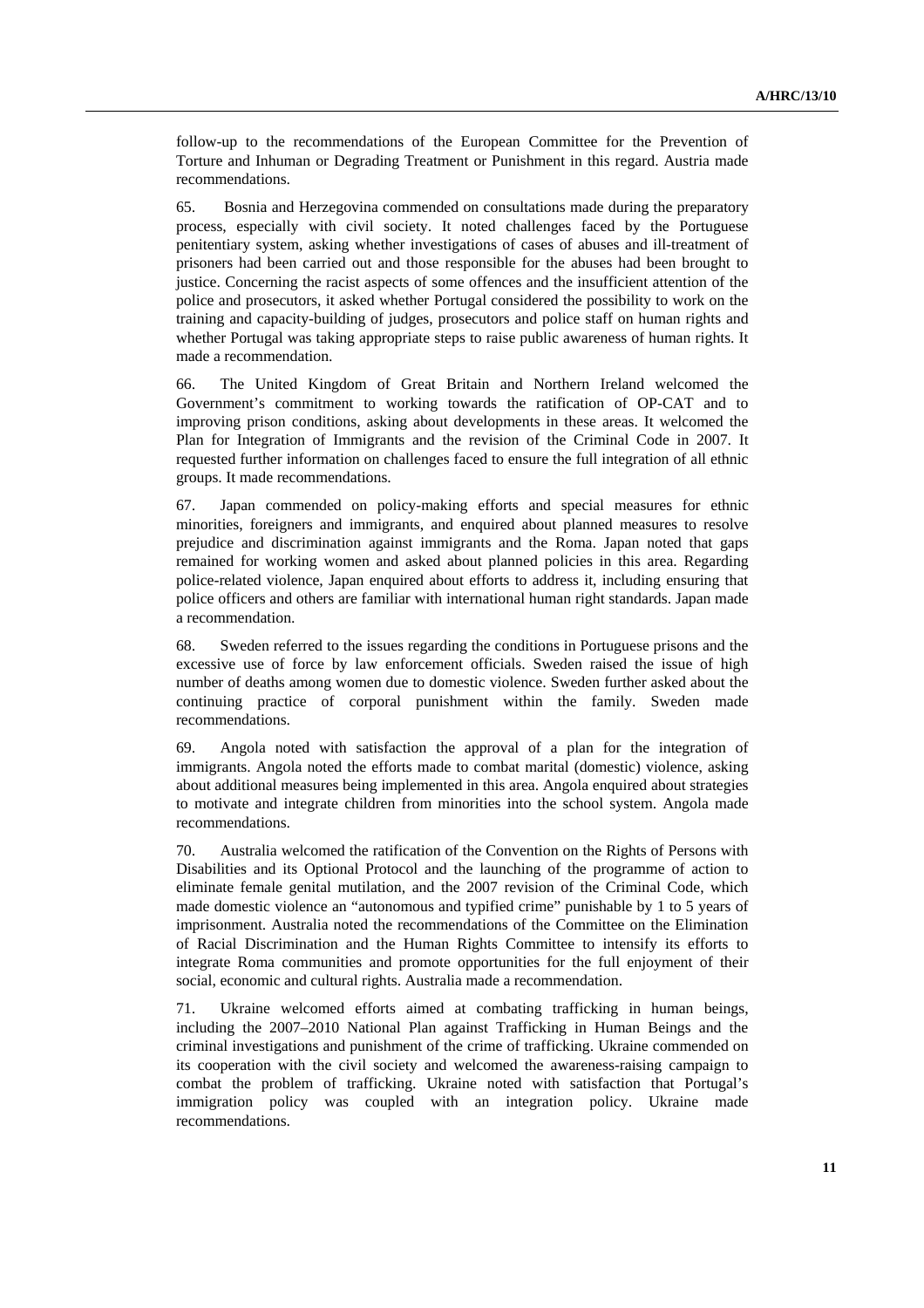72. The United States of America raised questions concerning the overcrowding conditions in prisons and detention centres, and the completion of investigations of deaths in custody. It asked how Portugal addressed the physical abuse of inmates by prison guards in the implementation of the 2004 guidelines and law to reform prisons. It acknowledged the establishment of a Plan for the Elimination of Exploitation of Child Labour in 2004, enquiring about measures taken to reduce the number of working children in urban informal sectors. It made recommendations.

73. While commending Portugal's efforts to achieve gender equality and the advancement of women, the Republic of Korea noted concerns regarding domestic violence against women and girls. It also noted that they were still exposed to discrimination and human trafficking, asking about measures to address these issues. It noted reports of illtreatment and discriminatory conduct by law enforcement officials against vulnerable groups, such as immigrants, refugees and ethnic minorities. It made recommendations.

74. Norway asked about plans to include civil society actors in the follow-up process to the universal periodic review. Norway welcomed the third National Plan against Domestic Violence and the 2007 revision of the Criminal Code, while noting that challenges still existed. Norway noted the high number of deaths among women due to domestic violence and expressed concern on the increasing number of women and children reporting domestic violence. Norway noted that women within the Roma minority were particularly vulnerable. Norway welcomed measures taken to improve the situation in local prisons, while expressing concern about the number of reports of cruel, inhuman or degrading treatment in penitentiaries. Norway made recommendations.

75. Argentina noted the discrimination against vulnerable groups, including some Roma women seeking asylum and migrants, the disproportionate use of force by the police, and child prostitution and child pornography. Argentina made recommendations.

76. Mauritius appreciated insightful explanations on the issue of domestic violence and violence against women. Mauritius made recommendations regarding the ratification of OP-CAT and the situation relating to racial discrimination against specific groups of people.

77. Bulgaria noted Portugal's institutional framework to protect the human rights and fundamental freedoms of all citizens. Bulgaria appreciated the special emphasis placed on violence against women, particularly domestic violence. Bulgaria made a recommendation.

78. Nigeria noted Portugal's awareness of reports that immigrants and ethnic minorities suffer racial discrimination in access to employment, wages, shops, housing, and healthcare, requesting information on how the Government tackles this phenomenon. Nigeria welcomed efforts in dealing with the increased number of migrants since the 1990s, while expressing concern on complaints of inappropriate reception by officers of the Foreigners and Borders Service and delays in processing their cases. Nigeria made recommendations.

79. Ghana commended on the inclusion of a gender perspective in measures taken to strengthen the enjoyment of economic, social and cultural rights, and efforts to include the participation of immigrants in the development of immigration policies. Ghana noted complaints of racial discrimination against immigrants and ethnic minorities in access to employment, wage equality, access to loans, housing and health care. Ghana made recommendations.

80. South Africa noted that the justiciability of economic, social and cultural rights was recognized and the strategies to ensure enjoyment of these rights. It enquired about plans aimed at facilitating better access to social services by the Roma. It asked whether foreign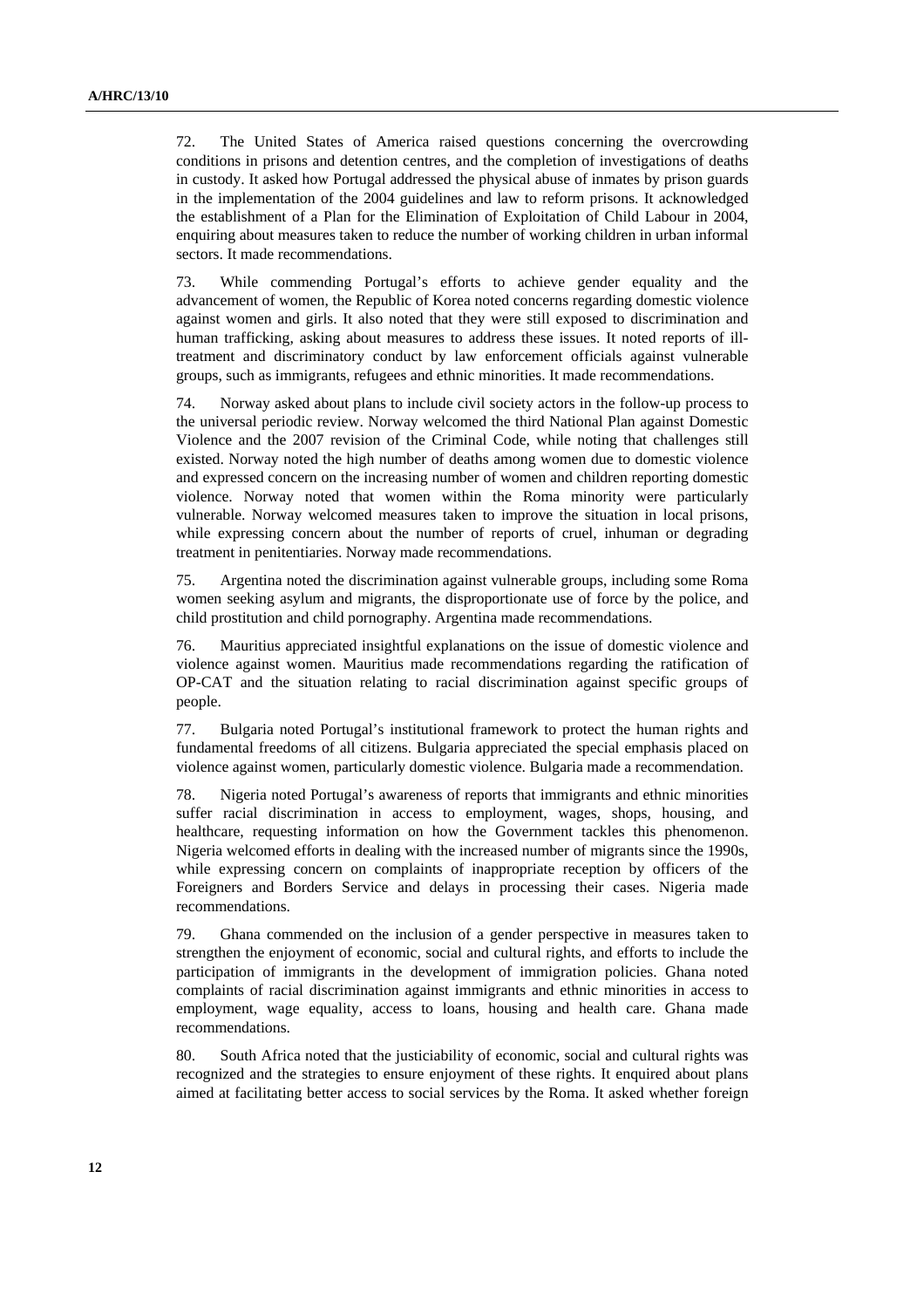workers were still excluded from vocational training and about future plans in this regard. It enquired about the availability of national plans to implement CRC.

81. Morocco welcomed the creation of an Inter-Ministerial Working Group and considered the commitment for the follow-up to this review as a good practice. Morocco noted the direct applicability of the international instruments ratified in Portugal. Morocco welcomed the human rights education and awareness raising programmes, particularly within the educational system, requesting more information about them, particularly on the cultural dimension within human rights education. Morocco made recommendations.

82. Bangladesh praised Portugal's openness for managed migration. Bangladesh expressed concerns regarding the ill-treatment of migrants by the law enforcing officials, and on the discrimination and ill-treatment against the Roma community that continue to suffer from prejudice and discrimination. Bangladesh noted concerns about the existence and extent of human trafficking, particularly regarding women for the purposes of economic and sexual exploitation. Bangladesh made recommendations.

83. Portugal informed that one of the main aims of the criminal reform in 2007 was to broaden the scope of alternative sentences to imprisonment. Alternative measures have since proven to be effective and secure serving the purposes of criminal justice system on repression and reintegration.

84. Portugal noted the training school for judges and prosecutors that included a general curriculum on human rights issues and the special mandatory training for judges and prosecutors on criminal law, discrimination and domestic violence. *Human Rights and Law Enforcement* — an OHCHR human rights training manual for the police — had been translated into Portuguese and used.

85. Portugal noted that all prisoners had access to sanitary installations at all times inside their cells. Very few allegations of ill-treatment in prisons were recognized by the European Committee for the Prevention of Torture. If there was an allegation, it shall be investigated and those responsible were subject to punishments, both disciplinary and criminal penalty. A new law on the enforcement of sentences approved in September 2008 included the possibility to make an appeal to a judge from any decisions made from the prison director.

86. With regard to raising awareness for fighting gender stereotype in the media, Portugal noted that the CIG works to create an enabling environment for equality also by promoting balanced and non-stereotyped images of women and men.

87. Portugal noted that the first Plan of Action for the Integration of Persons with Disabilities together with several specific action plans, namely the national plan to promote accessibility in articulation with the adoption of legislation for accessibility in terms of physical spaces and housing, aimed to improve the living quality of persons with disabilities, and to ensure access to the generally available goods to allow their full participation in society.

88. Portugal informed that there was growing awareness on female genital mutilation, which has led to the criminalization of this practice and the adoption of a specific plan in 2009 aimed to prevent female genital mutilation through awareness raising, training, and support for women and girls who are subject to it.

89. Portugal informed that in 2007 the Government launched the Initiative for Childhood and Adolescence, a comprehensive approach to the rights of the child set out in CRC. The initiative of 2009–2010 is a comprehensive action plan to defend the universality of the rights of the child aimed at reinforcing cooperation and articulation between institutions and civil society organizations responsible for and concerned with the protection of the rights of the child.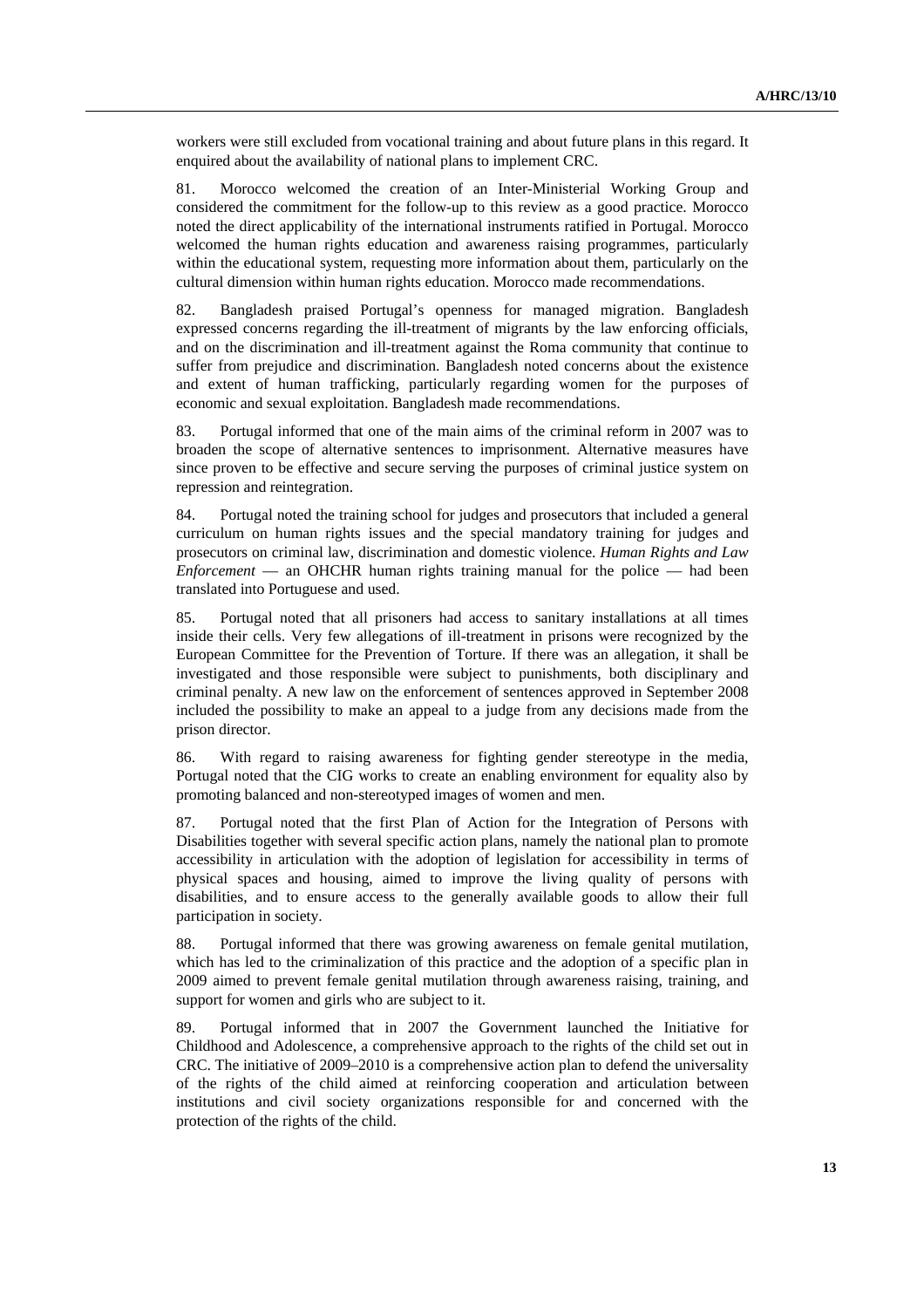90. Portugal informed that the Criminal Code criminalized various conducts encompassing crimes of sexual exploitation, sexual abuse and child pornography. The Portuguese judiciary police have celebrated a protocol, in 2007, with the Ministry of Education for the prevention of sexual crimes against minors committed in the context of new information technologies and telecommunications.

91. Portugal noted that there had been an extremely positive development in reducing child labour. The number of children performing illegal work was merely residual. This result was mainly due to the work carried out by the plan for the elimination of exploitation of child labour since 2002.

92. Portugal noted the new legal framework introduced in 2004 to achieve inclusive schooling guaranteeing the quality education and principal values and fundamental tools to ensure equal opportunities for all. The Ministry of Education had put in place an action plan to help support non-native students enrolled in Portuguese schools aiming at their full integration into the education system. "Choices Programme" is a governmental programme managed and coordinated by the High Commission for Immigration and Intercultural Dialogue which targeted children and young people between the ages of 6 and 24 from disadvantaged social background, many of which are immigrant descents and members of ethnic minorities, notably the Roma community in order to promote their social integration.

93. Portugal informed that as additional measures to protect women victims of domestic violence, it had started experimental prevention programmes to avoid repeated offending by the aggressors. Experimental programmes on the use of electronic means of surveillance on perpetrators of domestic violence had also been launched and a 24 hours telephone line to assist victims of domestic violence was being prepared. The possibility of filing an electronic complaint had already led to 14600 complaints in the first semester of 2009, 12 percent more than in the same period of 2008. The shelter networks had currently 36 shelters, which had in 2008 an occupancy rate of 87 percent (659 women and 784 children).

94 Portugal noted the mandatory reporting system for professionals working with children that detect the use of corporal punishment in the family. Furthermore, any citizen aware of situations of abuse can report them to the competent institutions within the field of infancy and youth. Reporting is mandatory in cases where physical and psychological integrity of a child or juvenile is endangered. It also noted an additional measure, the creation of proximity and victims support teams in the security forces to protect especially vulnerable victims.

95. Portugal informed that there were no extreme right political parties with parliamentary representation. A member of the extreme right party was convicted for discriminatory acts under article 240 of the Criminal Code.

96. Portugal consulted civil society for the preparation of its national report which proved to be very useful exercise in identifying best practices and challenges and it intended to involve civil society organizations in the follow-up process, which would be built upon the recommendations of the present review.

97. Portugal informed that it undertook important efforts in the area of human rights information, education, and training. The public can have free online access to the human rights conventions that Portugal had ratified. One specific section was devoted to the United Nations treaty bodies, which contains the full texts of all reports submitted by Portugal. Portugal had also been publishing and making available online a wide range of human rights publications in Portuguese.

98. Portugal noted that the proposed national human rights commission would contribute to improve its cooperation with international human rights machinery, including the reporting function to the treaty bodies. In order to finalise the overdue reports an inter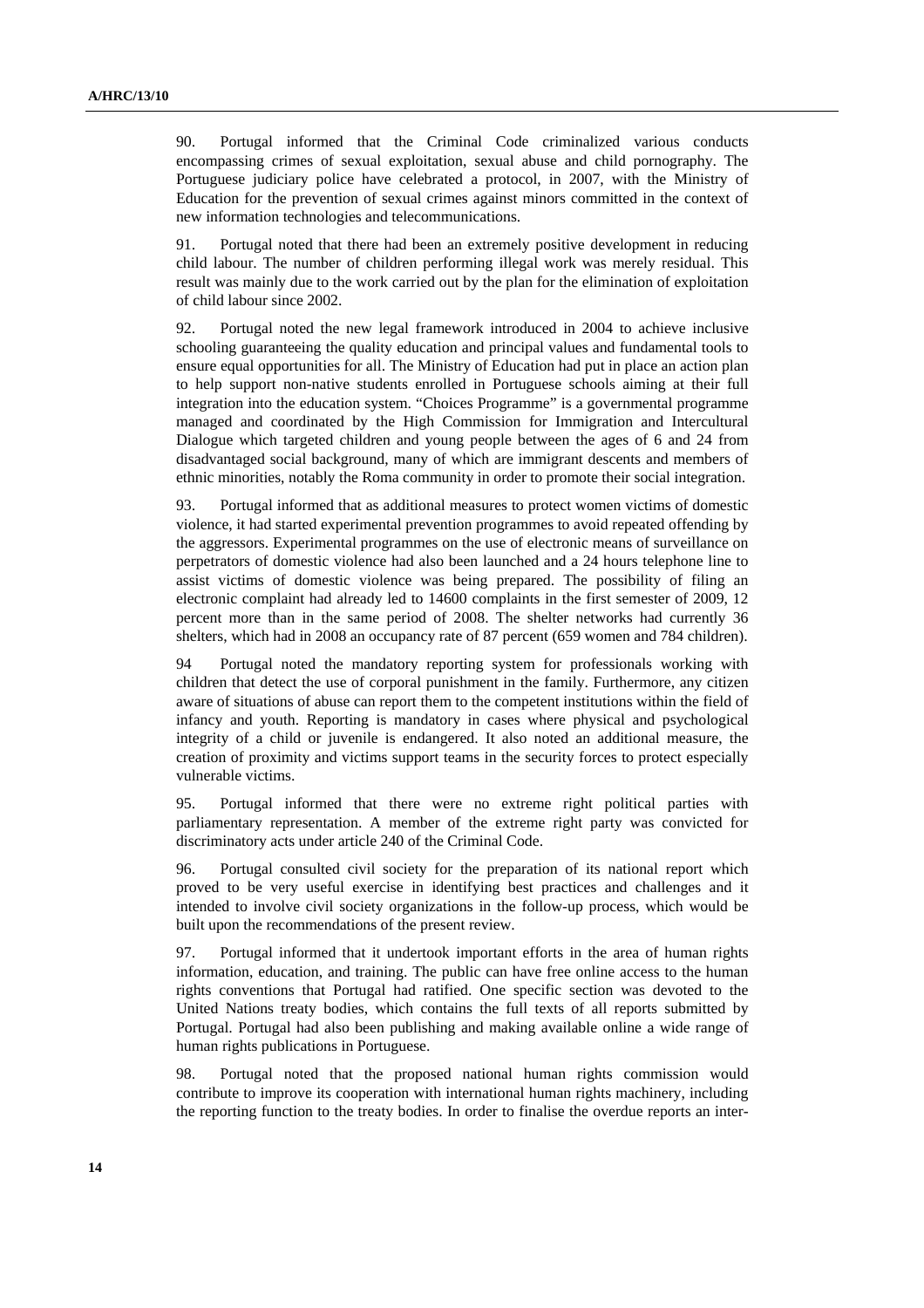ministerial working group had been meeting regularly and Portugal will be able to present the reports in the first semester of 2010.

99. Portugal noted that it had participated in and supported the negotiations on CED and signed it in 2007. The process of ratification had been initiated and expected to be concluded by 2010.

100. Portugal indicated perceives the universal periodic review as an ongoing process. The report of the Working Group would be translated into Portuguese and disseminated within its national institutions. The Government will seek partnership with Parliament and civil society organizations in this endeavour. Portugal further stated that it will submit annual updates on the implementation of the review recommendations.

### **II. Conclusions and/or recommendations**

**101. The following recommendations listed below enjoy the support of Portugal:** 

**1. Become a party to the Optional Protocol to the International Covenant on Economic, Social and Cultural Rights (Argentina);** 

**2. Consider ratifying (Mauritius)/ratify (Argentina, Brazil, Chile, Czech Republic, Spain) as soon as possible (France)/in the near future (United Kingdom) the Optional Protocol to the Convention against Torture and Other Cruel, Inhuman or Degrading Treatment or Punishment;** 

**3. Begin a national consultation process with governmental and nongovernmental actors on the most appropriate national preventive mechanism (United Kingdom)/and establish its national preventive mechanism accordingly (Czech Republic)/and set up an independent national mechanism for the monitoring of detention facilities, which complies with the criteria laid down in the same protocol (France);** 

**4. Ratify (Argentina, Japan) as soon as possible (France) the International Convention for the Protection of All Persons from Enforced Disappearance;** 

**5. Develop new plans to ensure that persons with disabilities can exercise their rights on an equal basis under the Action Plan for the Integration of Disabled Persons 2006–2009 (Canada);** 

**6. Continue efforts to raise public awareness of human rights and effectively combat racism, racial discrimination and intolerance (Azerbaijan);** 

**7. Intensify its efforts to create a culture of tolerance in society through, inter alia, the use of public and private media (Bangladesh);** 

**8. Strengthen efforts and measures to counter the dissemination of racist, xenophobic and anti-Semitic propaganda, which generate incitement to racial hatred (Mauritius);** 

**9. Closely monitor developments relating to extreme right and racist movements, including skinhead groups, and reinforce efforts to counter the dissemination of racist and xenophobic propaganda by a section of the population through the Internet (Nigeria);** 

**10. Strengthen measures aimed at combating racial profiling and discriminatory practices towards racial/ethnic minorities and immigrants, particularly by police and border control authorities (Brazil);**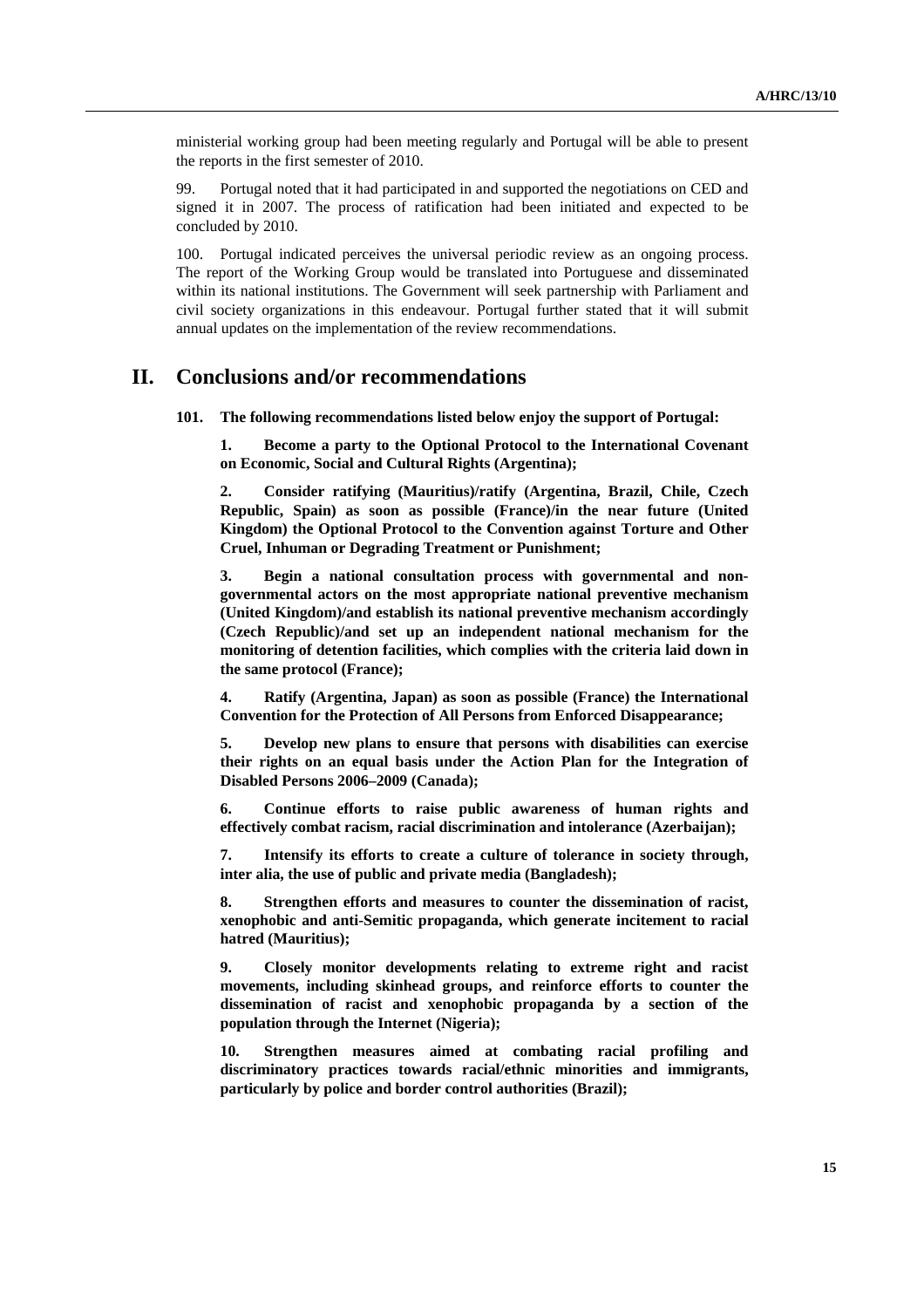**11. Continue efforts to strengthen a culture of tolerance to eliminate all forms of discrimination against vulnerable groups (India);** 

**12. Intensify efforts to strengthen programmes, projects and other measures to prevent discrimination against vulnerable groups, including some Roma women, asylum-seekers and migrants (Argentina);** 

**13. Undertake a comprehensive set of measures to tackle racism and racial discrimination and to combat more resolutely all its forms and manifestations (Islamic Republic of Iran);** 

**14. Continue strengthening efforts to ensure respect for the right to nondiscrimination of children in the country, in particular children and families living in poverty and children of minority groups, including the Roma (Malaysia);** 

**15. Strengthen efforts to prevent, combat and punish violence against women (Brazil);** 

**16. Consider strengthening efforts to combat violence against women, including domestic violence and trafficking in women and children, by, inter alia, ensuring the full implementation of related laws and legislation (Malaysia);** 

**17. Strengthen its efforts to ensure that the laws prohibiting violence against women and children are enforced (Sweden);** 

**18. Enhance efforts to combat domestic violence (Philippines);** 

**19. Ensure effective implementation of its programmes and policies against domestic violence, inter alia, through the continued provision of adequate funding and the creation of a monitoring mechanism (Austria);** 

**20. Implement educational measures from early childhood rejecting all types of domestic violence and promote the reporting of cases of domestic violence (Spain);** 

**21. Set up strategies and establish mechanisms which encourage victims of marital violence to denounce their aggressors before the judicial authorities (Angola);** 

**22. Provide special training to police officers and prosecutors dealing with cases of sexual and domestic violence against women (Austria);** 

**23. Disseminate information on the available remedies and expand its training programmes for judiciary and public officials to sensitize them to all forms of violence against women and measures to protect victims (Slovenia);** 

**24. Establish mechanisms to disseminate information about the consequences of acts of violence against children (Angola);** 

**25. Continue to build up comprehensive efforts aimed at eliminating trafficking in persons, both at the national and international levels (Belarus);** 

**26. Take measures to improve the efficiency of existing legislation in the area of trafficking in persons (Italy);** 

**27. Strengthen efforts to prevent and punish the crimes of child prostitution, pedophilia and child pornography (Argentina);** 

**28. Continue and strengthen the efforts of the Government to ensure that law enforcement officials and prison guards do not use excessive force or**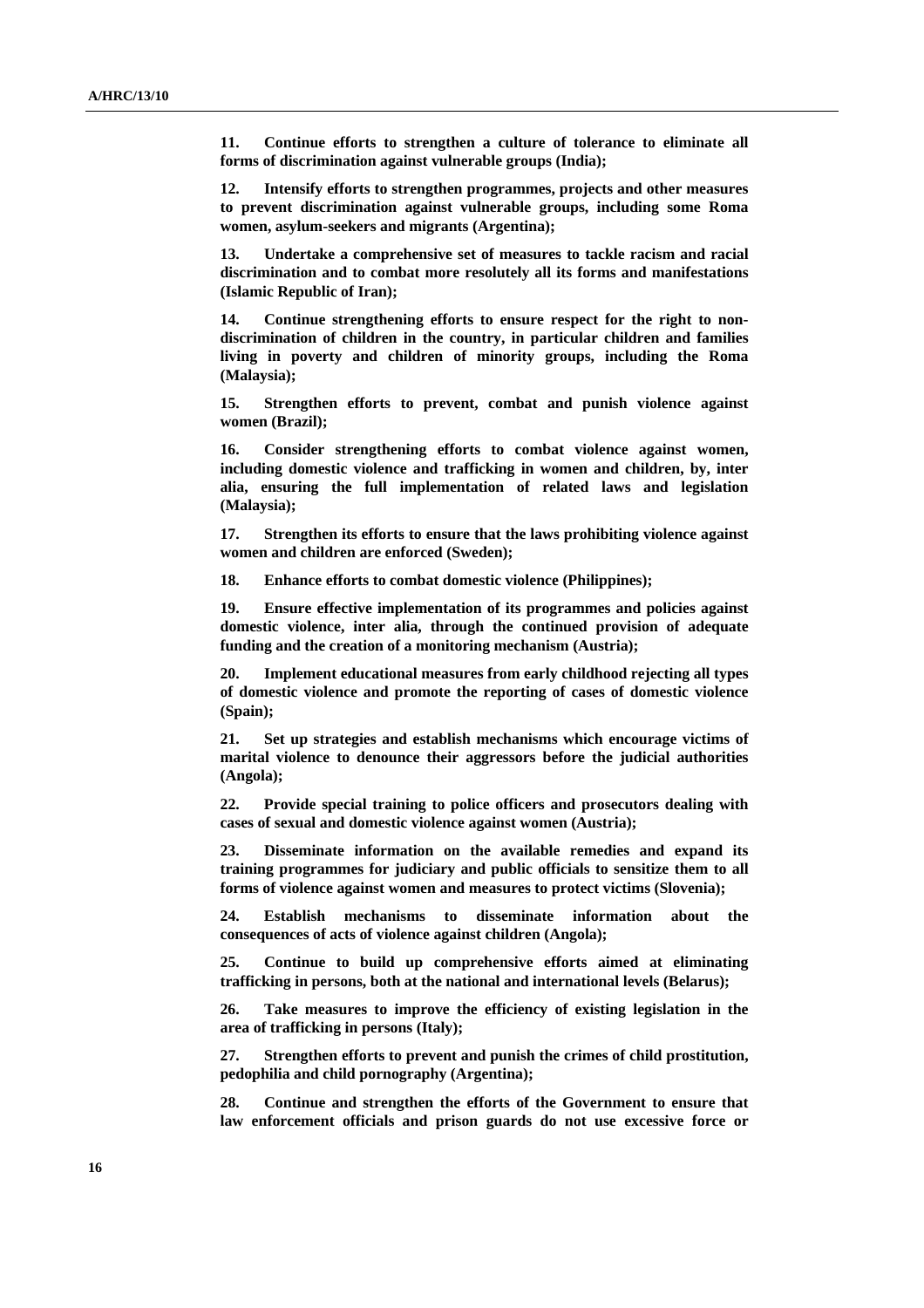**mistreat inmates, by conducting thorough investigations into all such allegations and ensuring that perpetrators are brought to justice (Sweden);** 

**29. Adopt further measures to provide police, prison and judicial staff with human rights training with specific focus on protection of human rights of women, children, ethnic or national minorities as well as of persons of minority sexual orientation or gender identity and strengthen the accountability of such personnel for their proper conduct, particularly when dealing with cases of hate crimes (Czech Republic);** 

**30. Encourage the Government to ensure prompt and independent investigations and accountability for any violations of human rights as well as adequate compensation for the victims thereof (Republic of Korea);** 

**31. Further increase its efforts to ensure prompt, thorough and impartial investigations into all allegations of ill-treatment or excessive use of force by law enforcement officials, in order to bring those responsible for such acts to justice (Norway);** 

**32. Strengthen human rights training programmes for the different categories of police staff and ensure that all cases of excessive use of force are promptly investigated (Italy);** 

**33. Provide better health provisions in prisons (Sweden);** 

**34. Continue the implementation of plans to reduce schools desertion rates, particularly at the secondary level (Chile);** 

**35. Improve effective access to education for children with disabilities (Czech Republic);** 

**36. Take into account the situation and special needs of the Roma and migrants in the elaboration and implementation of all programmes and projects aimed at improving living conditions and the opportunities of the population in general (Cuba);** 

**37. Seek to ensure effective participation of the Roma in the process of ensuring their equal and non-discriminatory treatment (Finland);** 

**38. Continue to take measures to improve the socio-economic and educational situation of the Roma in order to enable them to emerge from social exclusion and marginalization (Ghana);** 

**39. Develop a comprehensive strategy to effectively improve the situation of the Roma community in areas such as housing, education, employment and health care (Islamic Republic of Iran);** 

**40. Intensify its efforts to expand and strengthen the training of law enforcement officials and to enhance public awareness in relation to respect for the human rights and fundamental freedoms of immigrants, refugees and ethnic minorities (Republic of Korea);** 

**41. Continue efforts to promote the integration of immigrants in Portugal (Ukraine);** 

**42. In line with its commitment to the human rights of migrants, implement or strengthen existing measures to prevent and sanction acts of discrimination against migrants (Mexico);** 

**43. Remove the bureaucratic obstacles to rendering prompt assistance to immigrants (Nigeria);**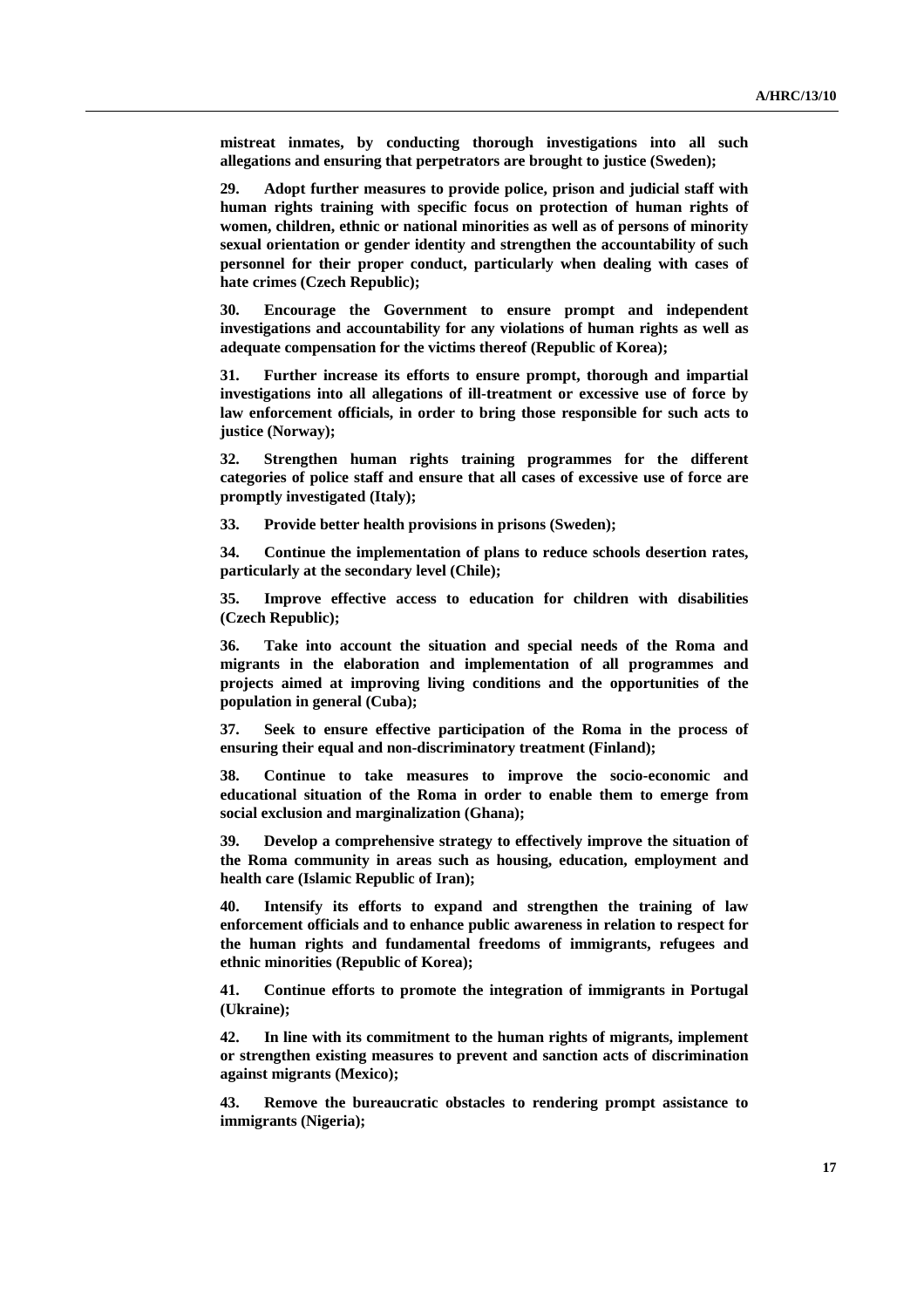**44. Share its experiences in promoting human rights education with other countries (Philippines);** 

**45. Continue its efforts to promote human rights at the international level, particularly in the field of the right to education, and continue to integrate human rights education and training in these efforts (Morocco);** 

**46. Share at the international level its national experience as well as the different initiatives it has taken in the field of human rights education (Morocco);** 

**47. Further address the human rights challenges, strengthen the mechanisms and take appropriate measures to reduce the level of domestic violence, increase the representation of women in the decision-making bodies and provide human rights training for target groups like jurists, police, migrants, minority groups and media as a means of human rights promotion (Bosnia and Herzegovina);** 

**48. Continue the role it plays in multilateral fora in support of the promotion and protection of economic, social and cultural rights (Egypt);** 

**49. Establish an effective and inclusive process to follow up on the recommendations of the Working Group (Norway);** 

**50. Facilitate the active involvement of civil society stakeholders, including human rights non-governmental organizations, in the follow-up to this review (United Kingdom).** 

**102. The following recommendations enjoy the support of Portugal, which considers that the recommendations below are either already implemented or in the process of implementation:** 

**1. Take more concrete steps to improve the situation of persons with disabilities and ratify (Islamic Republic of Iran)/ratify (Chile)/as early as possible (China) the International Convention on the Rights of Persons with Disabilities;** 

**2. Ensure the full implementation of all rights enshrined in the Constitution and in the existing legislation (Libyan Arab Jamahiriya);** 

**3. Take concrete steps towards the establishment of a national human rights institution in conformity with the Paris Principles (Egypt);consider establishing a separate national human rights institution at the very earliest (India); respect the Paris Principles and put in place national mechanisms and institutions to monitor and follow up on the implementation of its international obligations (Libyan Arab Jamahiriya); intensify (Malaysia)/strengthen (Mexico) efforts to implement its express commitment to establish a national human rights institution in accordance with the Paris Principles;** 

**4. Develop a comprehensive national strategy soon on the implementation of the Convention on the Rights of the Child, as highlighted by the Committee on the Rights of the Child (Islamic Republic of Iran);** 

**5. Undertake to study the underlying causes of the street children phenomenon, including the scope of the problem, and consider developing comprehensive measures to address those causes (Malaysia); take all necessary measures to prevent children from living on the streets and protecting them against child labour and other risks they are exposed to (Netherlands);**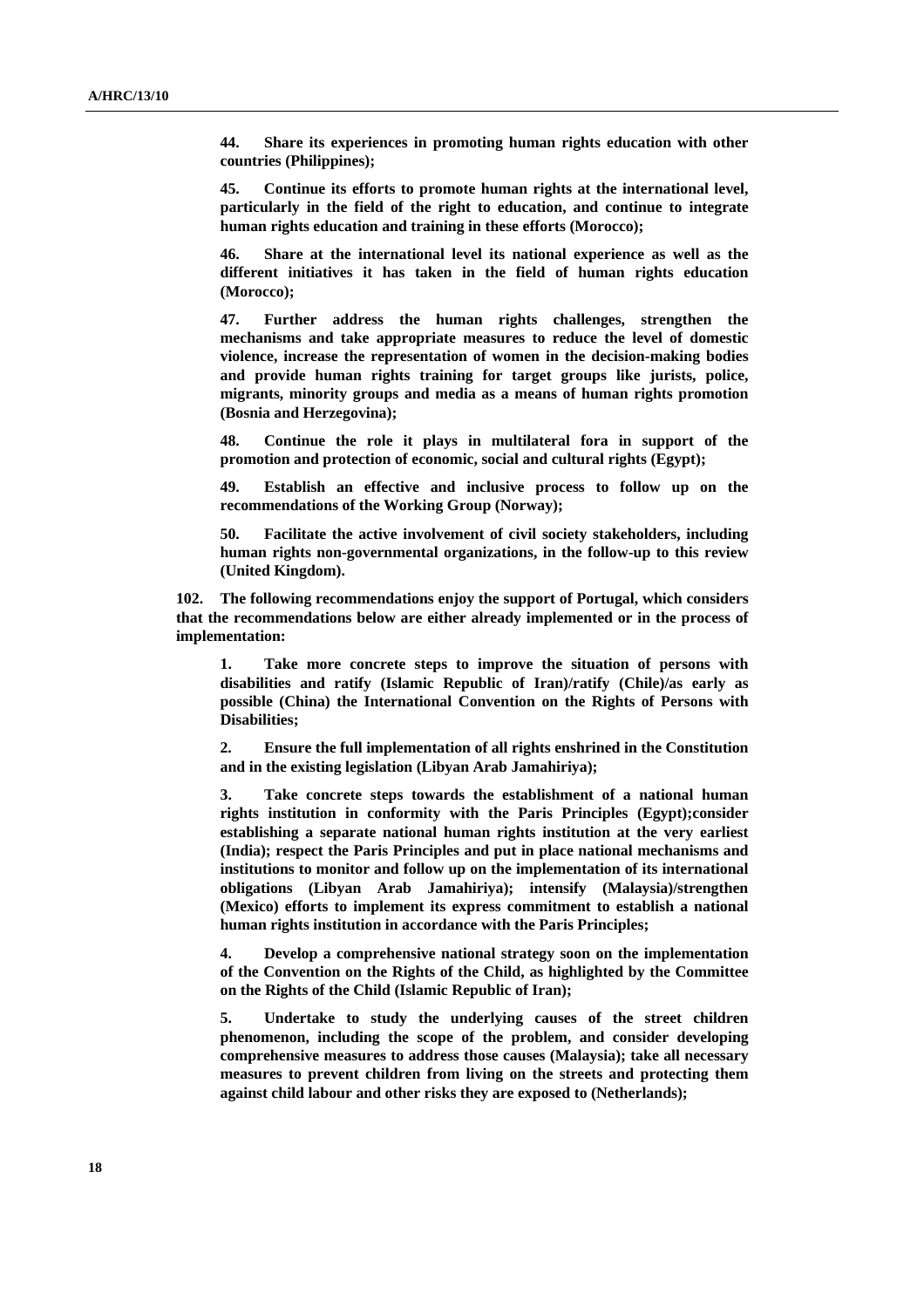**6. Strengthen cooperation with human rights mechanisms, particularly treaty bodies (Chile); extend the implementation of the recommendations issued by United Nations treaty bodies and by the Human Rights Council (Libyan Arab Jamahiriya); regularly and in due time deliver reports to the respective treaty bodies regarding the implementation of conventions and optional protocols to which Portugal is a party (Slovenia);** 

**7. Take measures to address the problem of discrimination and racially motivated acts (Ghana);** 

**8. Closely monitor the situation relating to direct or indirect racial discrimination and ensure that complaints in this area are duly dealt with in the most effective manner possible (Mauritius);** 

**9. Introduce appropriate law to prohibit racially motivated activities and to punish perpetrators of such acts, including law enforcement agents (Bangladesh);** 

**10. Continue and strengthen efforts carried out by the High Commission for Immigration and Intercultural Dialogue, particularly efforts to raise awareness of the need to combat racism, discrimination and intolerance (Brazil);** 

**11. Eliminate all forms of discrimination against the Roma, migrants and asylum-seekers and ensure equal opportunities for the enjoyment of their economic, social and cultural rights (Bangladesh);** 

**12. Continue enforcing measures to reduce violence against women (Chile);** 

**13. Continue to combat domestic violence with a policy of prevention as a priority for its Government programme for 2009–2013 (Canada);** 

**14. Facilitate prosecution of domestic violence and implement improved measures for protection of victims (Sweden);** 

**15. Establish a system for clear registration of victims of trafficking in persons and spare no efforts to combat this evil (Russian Federation);** 

**16. Evaluate measures taken with regard to the action plan concerning combating human trafficking and share its experiences and best practices with the international community (Netherlands);** 

**17. Enhance efforts to provide appropriate assistance to victims of human trafficking and utilize the OHCHR Recommended Principles and Guidelines on Human Rights and Human Trafficking as a reference (Philippines);** 

**18. Ensure a clear definition in the law on internal security of appropriate and proportionate use of force by law enforcement officials in line with international standards (Norway);** 

**19. Adopt further measures to ensure the protection of the human rights of the children of persons in detention or prison (Czech Republic);** 

**20. Follow up on its commitment to modernize the justice system and the prison system to address reports of ill-treatment of prisoners (Canada);** 

**21. Strengthen the integration of migrants through increased dialogue at the local level (Angola).** 

**103. The following recommendations will be examined by Portugal, which will provide responses in due time. The response of Portugal to these recommendations**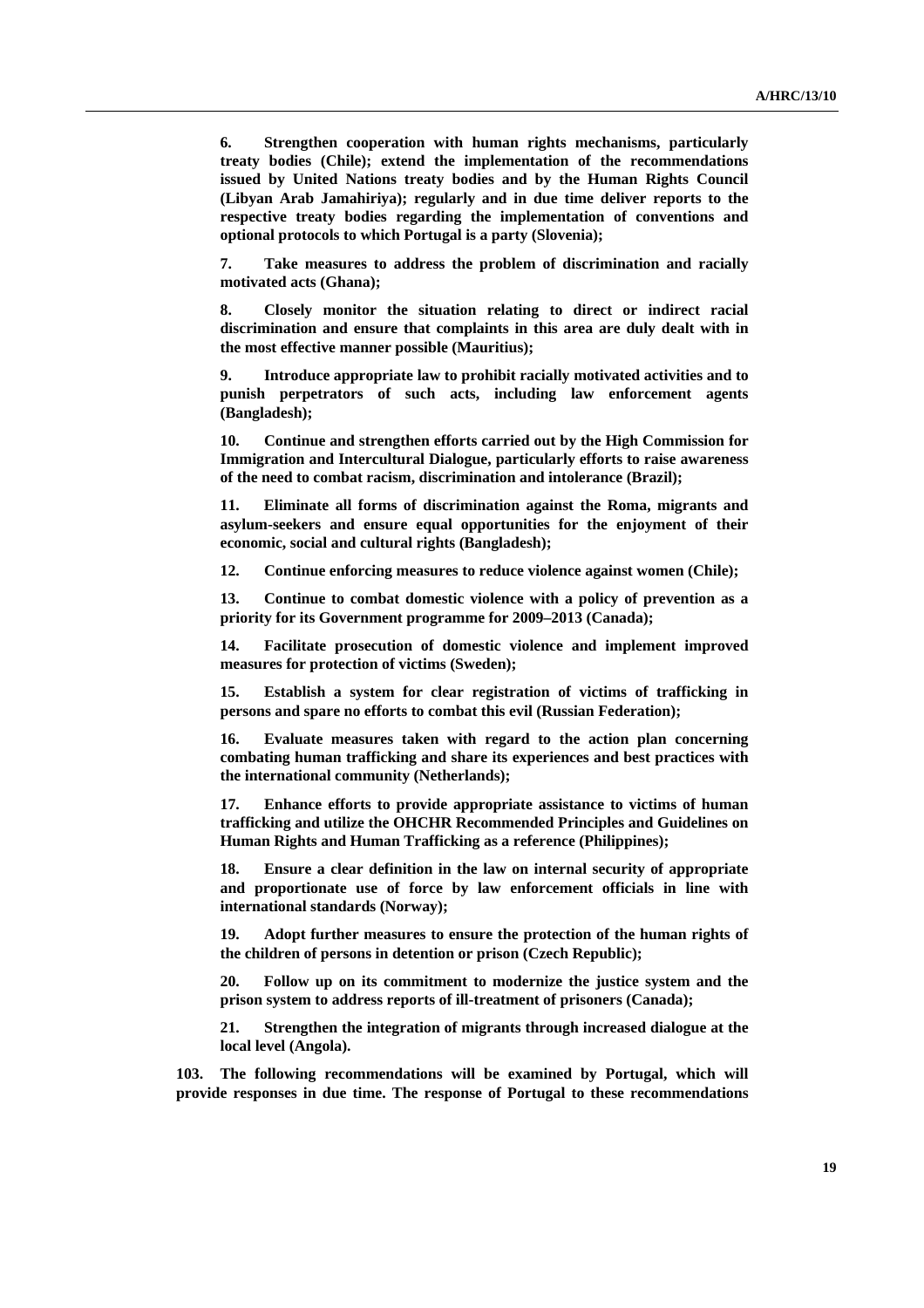**will be included in the outcome report to be adopted by the Human Rights Council at its thirteenth session:** 

**1. Develop a national human rights plan in accordance with the Vienna Declaration and Programme of Action (Islamic Republic of Iran);** 

**2. Have the Ministry of Labour and Social Solidarity examine further measures to prevent unlawful child labour, including the possibility of sectorspecific enforcement policies that target vulnerable populations, such as Roma street children (United States);** 

**3. Extend policies and strategies of gender equality to all levels of the public administration, including affirmative measures for women in all ministries (Spain);** 

**4. Collect and generate disaggregated data on actual manifestations of racism and discrimination with a view to evaluating the situation regarding different racial, ethnic and minority groups (Brazil);** 

**5. Continue (Bulgaria)/maintain and intensify (Mauritius) efforts and ensure (France) the full implementation of legislation regarding violence against women and prosecute and sanction those responsible for such acts in line with the recommendation made by the Committee on the Elimination of Discrimination against Women;** 

**6. Strengthen its efforts to fully implement legislation on violence against women and children and prosecution and convictions of perpetrators and to ensure that all programmes, projects and measures to combat violence against women also reach Roma women (Norway);** 

**7. Continue efforts to combat trafficking in human beings and prosecute traffickers (Ukraine);** 

**8. Strengthen measures to prevent the disproportionate use of force by the police through the incorporation of representatives of ethnic minorities in the security forces and to punish such acts (Argentina);** 

**9. Take further measures to improve the situation in prisons, to provide human rights training to prison personnel and to effectively investigate and prosecute all cases of alleged violence against prisoners (Austria);** 

**10. Implement the 2004 guidelines and reforms in the prison system in Portugal and resolve the serious problems in prisons in an expeditious manner (United States);** 

**11. Continue efforts in relation to the reform of the penal code aimed at reducing the duration of preventive detention and to limit its use in conformity with the principle of presumption of innocence (Mexico);** 

**12. Take additional measures notably in the areas of housing, employment, education and access to social services, particularly to benefit the Roma (Algeria);** 

**13. Implement additional specific measures with a view to the total eradication of the phenomenon of street children and to ensure conditions for their full enjoyment of all human rights, particularly with regard to health, education, housing, food and others (Cuba);** 

**14. Prepare, in consultation with concerned communities, a national strategy to ensure better integration of the Roma in society (Belgium);**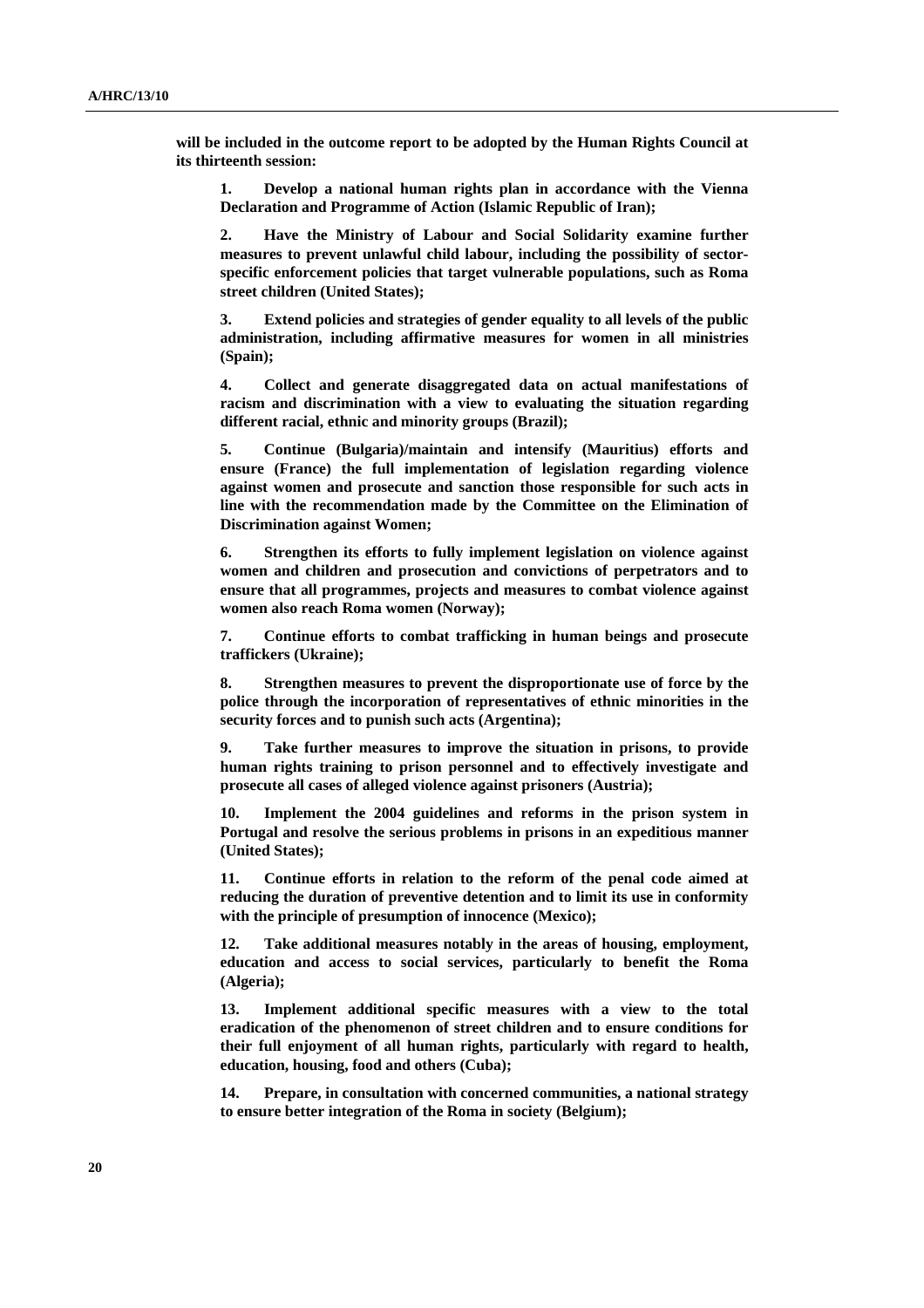**15. Take appropriate measures to improve the relations between law enforcement officials and the Roma to prevent the risk of excessive violence by law enforcement officials, notably through the establishment of an independent institution responsible for supervising the acts of the police (Belgium);** 

**16. Strengthen its efforts to integrate Roma communities through positive action in the area of housing, employment, education and social services (Australia);** 

**17. Continue efforts to promote and protect rights of minorities, especially with regard to the Roma (Netherlands).** 

**104. The following recommendations did not enjoy the support of Portugal:** 

**1. Sign and ratify (Egypt)/consider ratifying (Algeria, Nigeria, Philippines)/ratify (Argentina) the International Convention on the Protection of the Rights of All Migrant Workers and Members of Their Families as a way of allowing immigrants to enjoy all of the rights provided for in this international legal instrument (Algeria)/and hold national consultations in this regard (Philippines).** 

**105. All conclusions and/or recommendations contained in the present report reflect the position of the submitting State(s) and/or the State under review. They should not be construed as endorsed by the Working Group as a whole.**